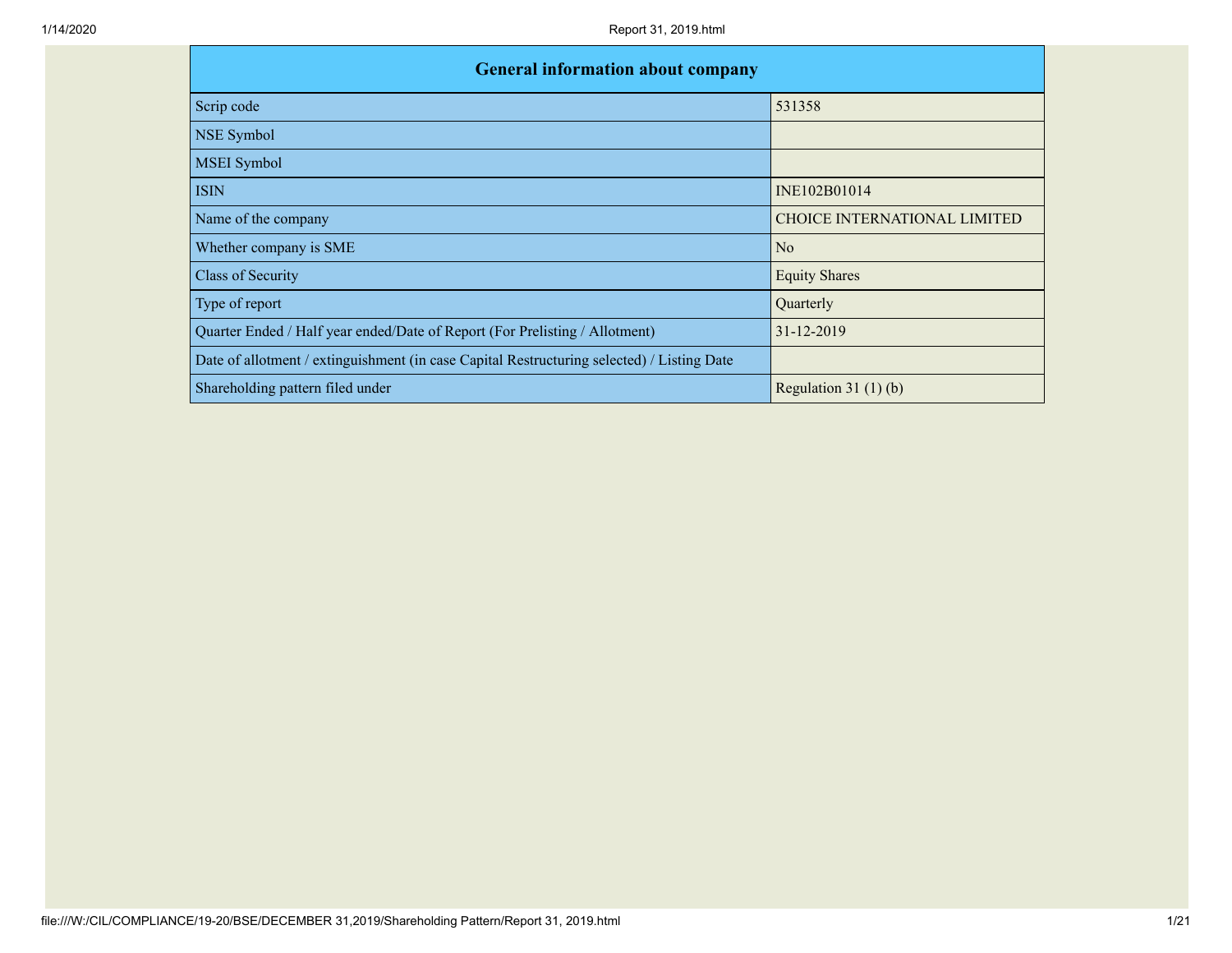|                         | <b>Declaration</b>                                                                        |                |                                |                       |                             |
|-------------------------|-------------------------------------------------------------------------------------------|----------------|--------------------------------|-----------------------|-----------------------------|
| Sr.<br>No.              | Particular                                                                                | Yes/No         | Promoter and<br>Promoter Group | Public<br>shareholder | Non Promoter-<br>Non Public |
|                         | Whether the Listed Entity has issued any partly paid up shares?                           | N <sub>o</sub> | No                             | N <sub>0</sub>        | N <sub>o</sub>              |
| $\overline{2}$          | Whether the Listed Entity has issued any Convertible Securities                           | N <sub>o</sub> | N <sub>o</sub>                 | N <sub>0</sub>        | No                          |
| $\overline{\mathbf{3}}$ | Whether the Listed Entity has issued any Warrants?                                        | No             | No                             | No                    | N <sub>o</sub>              |
| $\overline{4}$          | Whether the Listed Entity has any shares against which<br>depository receipts are issued? | No             | No                             | N <sub>0</sub>        | No                          |
| 5                       | Whether the Listed Entity has any shares in locked-in?                                    | <b>Yes</b>     | Yes                            | Yes                   | No                          |
| 6                       | Whether any shares held by promoters are pledge or otherwise<br>encumbered?               | N <sub>o</sub> | N <sub>o</sub>                 |                       |                             |
|                         | Whether company has equity shares with differential voting<br>rights?                     | No             | No                             | N <sub>0</sub>        | N <sub>o</sub>              |
| 8                       | Whether the listed entity has any significant beneficial owner?                           | <b>Yes</b>     |                                |                       |                             |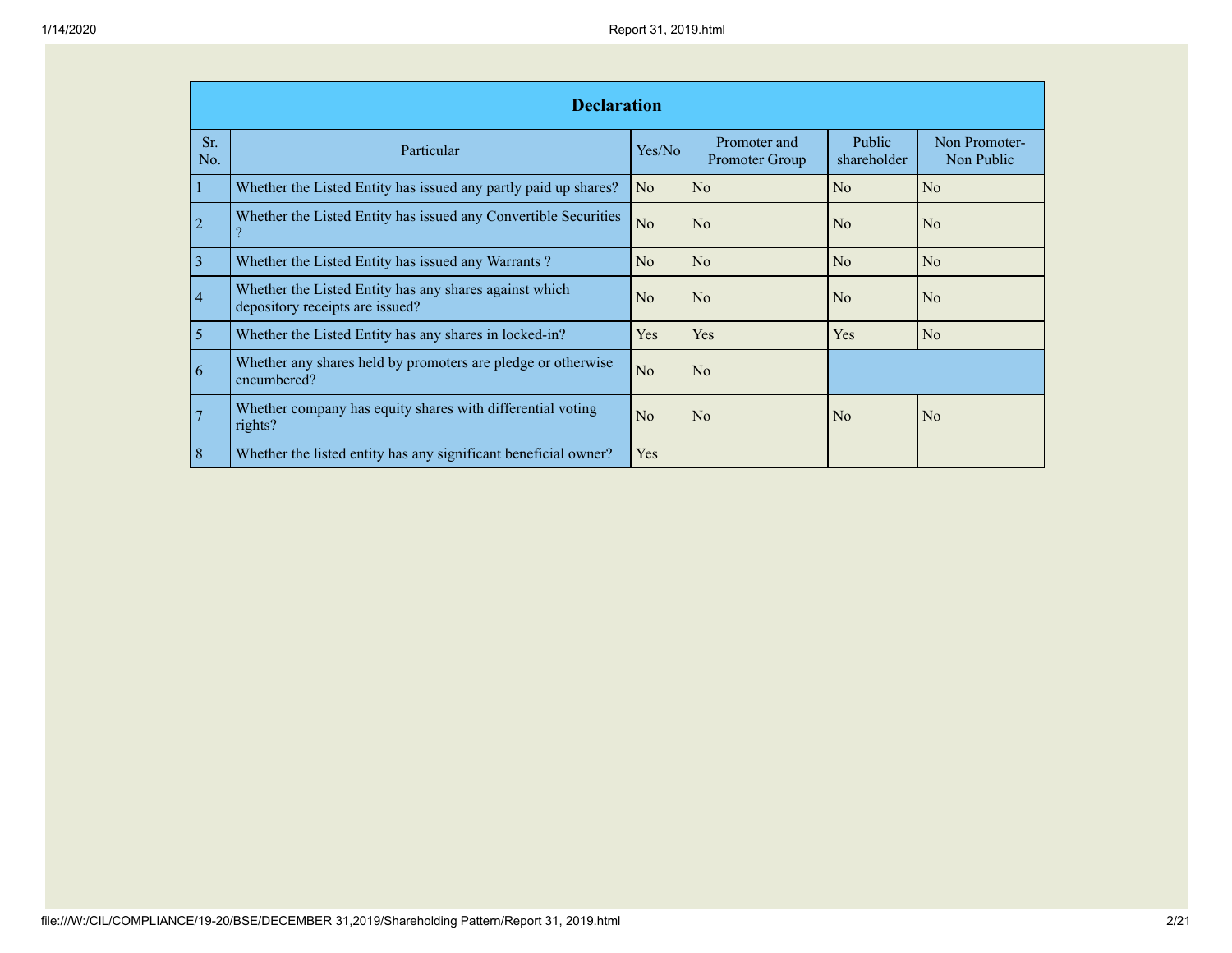|                                        |                                                |                       |                      |                             |                          |                               | <b>Table I - Summary Statement holding of specified securities</b> |                               |               |                                      |                     |
|----------------------------------------|------------------------------------------------|-----------------------|----------------------|-----------------------------|--------------------------|-------------------------------|--------------------------------------------------------------------|-------------------------------|---------------|--------------------------------------|---------------------|
|                                        | Category                                       | Nos. Of               | No. of<br>fully paid | No. Of<br>Partly<br>paid-up | No. Of<br>shares         | Total nos.<br>shares          | Shareholding as a<br>% of total no. of                             | class of securities (IX)      |               | Number of Voting Rights held in each |                     |
| Category<br>$\left( \mathrm{I}\right)$ | of<br>shareholder                              | shareholders<br>(III) | up equity<br>shares  | equity<br>shares            | underlying<br>Depository | held (VII)                    | shares (calculated<br>as per SCRR,                                 | No of Voting (XIV) Rights     |               | Total as a                           |                     |
|                                        | (II)                                           |                       | held $(IV)$          | held<br>(V)                 | Receipts<br>(VI)         | $=(IV)^{+}$<br>$(V)$ + $(VI)$ | 1957) (VIII) As a<br>% of $(A+B+C2)$                               | Class eg:<br>$\boldsymbol{X}$ | Class<br>eg:y | Total                                | $%$ of<br>$(A+B+C)$ |
| (A)                                    | Promoter<br>$\&$<br>Promoter<br>Group          | 17                    | 14686538             |                             |                          | 14686538                      | 73.42                                                              | 14686538                      |               | 14686538                             | 73.42               |
| (B)                                    | Public                                         | 2144                  | 5318262              |                             |                          | 5318262                       | 26.58                                                              | 5318262                       |               | 5318262                              | 26.58               |
| (C)                                    | Non<br>Promoter-<br>Non Public                 |                       |                      |                             |                          |                               |                                                                    |                               |               |                                      |                     |
| (C1)                                   | <b>Shares</b><br>underlying<br><b>DRs</b>      |                       |                      |                             |                          |                               |                                                                    |                               |               |                                      |                     |
| (C2)                                   | Shares held<br>by<br>Employee<br><b>Trusts</b> |                       |                      |                             |                          |                               |                                                                    |                               |               |                                      |                     |
|                                        | Total                                          | 2161                  | 20004800             |                             |                          | 20004800                      | 100                                                                | 20004800                      |               | 20004800                             | 100                 |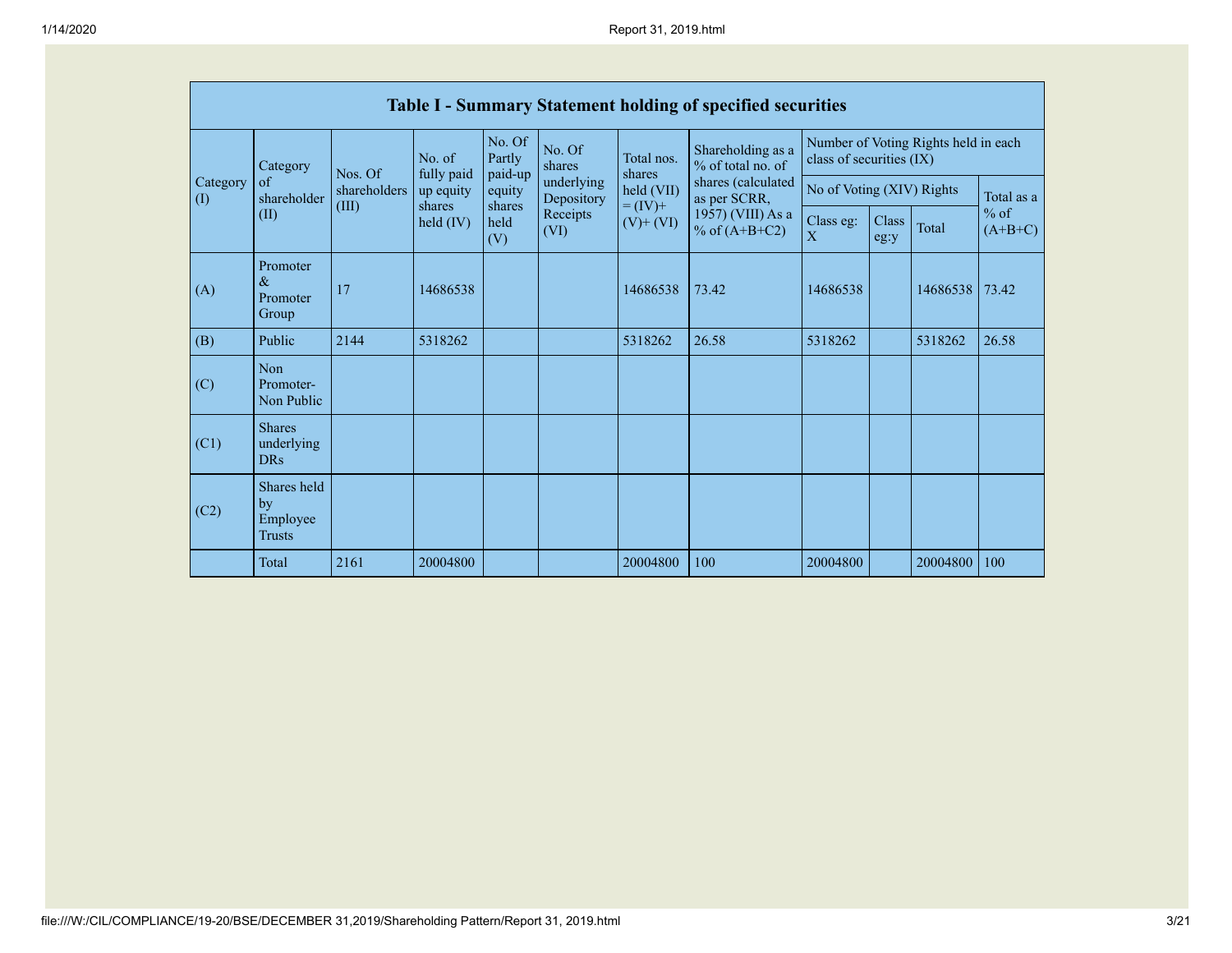|                 |                                                |                                                      |                                           |                                                                                                               | Table I - Summary Statement holding of specified securities                                |                                        |                                                           |                         |                                                           |                                       |
|-----------------|------------------------------------------------|------------------------------------------------------|-------------------------------------------|---------------------------------------------------------------------------------------------------------------|--------------------------------------------------------------------------------------------|----------------------------------------|-----------------------------------------------------------|-------------------------|-----------------------------------------------------------|---------------------------------------|
| Category<br>(1) | Category<br>$\sigma$                           | No. Of<br><b>Shares</b><br>Underlying<br>Outstanding | No. of<br><b>Shares</b><br>Underlying     | No. Of Shares<br>Underlying<br>Outstanding<br>convertible<br>securities and<br>No. Of<br>Warrants (Xi)<br>(a) | Shareholding, as a<br>% assuming full<br>conversion of<br>convertible<br>securities (as a  | Number of<br>Locked in shares<br>(XII) |                                                           | <b>Shares</b><br>(XIII) | Number of<br>pledged or<br>otherwise<br>encumbered        | Number of<br>equity shares<br>held in |
|                 | shareholder<br>(II)<br>(X)                     | convertible<br>securities                            | Outstanding<br><b>Warrants</b><br>$(X_i)$ |                                                                                                               | percentage of<br>diluted share<br>capital) $(XI)$ =<br>$(VII)+(X)$ As a %<br>of $(A+B+C2)$ | No. (a)                                | As $a$<br>$%$ of<br>total<br><b>Shares</b><br>held<br>(b) | No.<br>(a)              | As $a$<br>$%$ of<br>total<br><b>Shares</b><br>held<br>(b) | dematerialized<br>form $(XIV)$        |
| (A)             | Promoter<br>$\&$<br>Promoter<br>Group          |                                                      |                                           |                                                                                                               | 73.42                                                                                      | 10237538                               | 69.71                                                     |                         |                                                           | 14686538                              |
| (B)             | Public                                         |                                                      |                                           |                                                                                                               | 26.58                                                                                      | 252000                                 | 4.74                                                      |                         |                                                           | 5250260                               |
| (C)             | Non<br>Promoter-<br>Non Public                 |                                                      |                                           |                                                                                                               |                                                                                            |                                        |                                                           |                         |                                                           |                                       |
| (C1)            | <b>Shares</b><br>underlying<br><b>DRs</b>      |                                                      |                                           |                                                                                                               |                                                                                            |                                        |                                                           |                         |                                                           |                                       |
| (C2)            | Shares held<br>by<br>Employee<br><b>Trusts</b> |                                                      |                                           |                                                                                                               |                                                                                            |                                        |                                                           |                         |                                                           |                                       |
|                 | Total                                          |                                                      |                                           |                                                                                                               | 100                                                                                        | 10489538 52.44                         |                                                           |                         |                                                           | 19936798                              |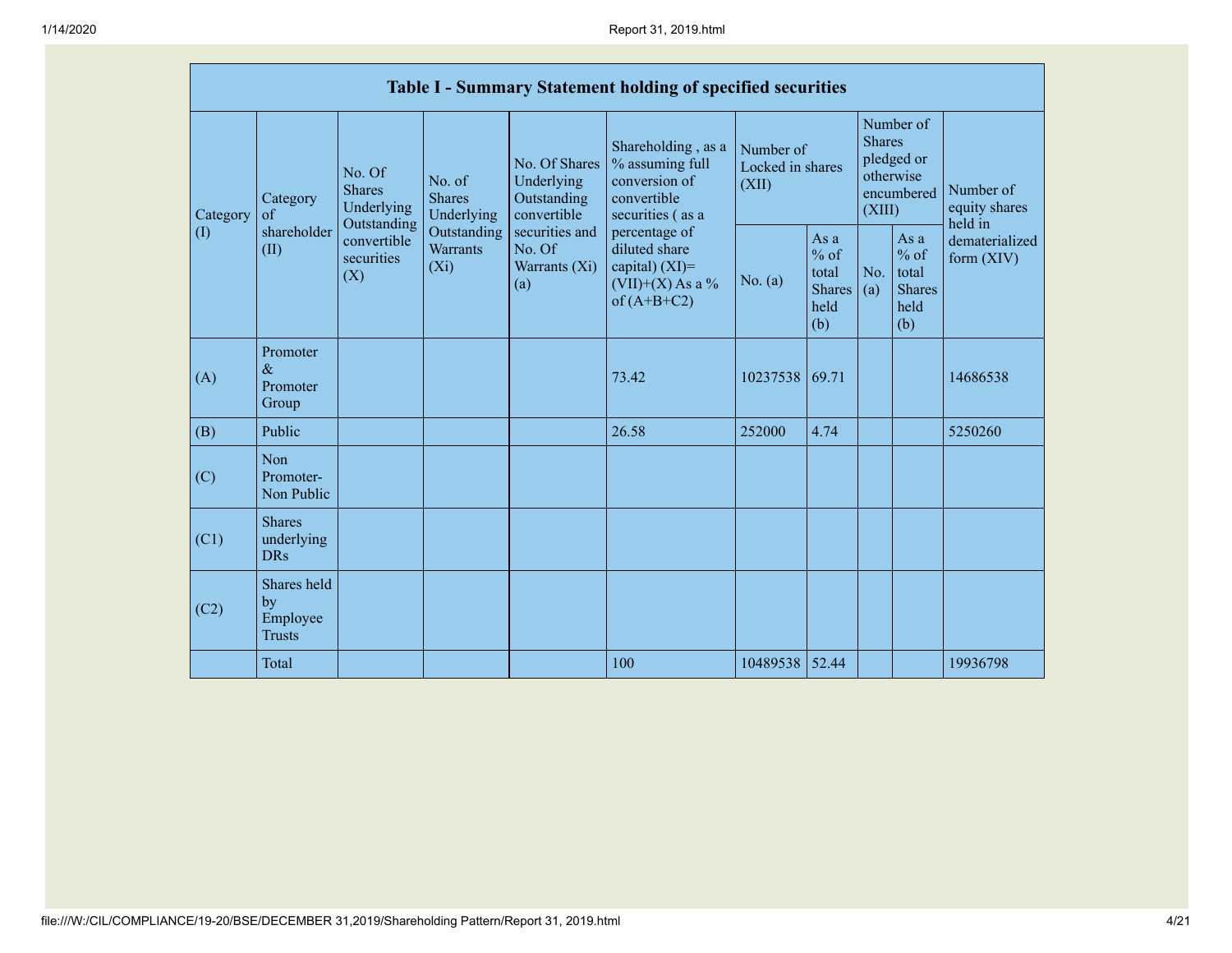|                                                                                                | Table II - Statement showing shareholding pattern of the Promoter and Promoter Group |                         |                         |                                 |                                    |                             |                                                      |                          |                           |                                      |                                 |
|------------------------------------------------------------------------------------------------|--------------------------------------------------------------------------------------|-------------------------|-------------------------|---------------------------------|------------------------------------|-----------------------------|------------------------------------------------------|--------------------------|---------------------------|--------------------------------------|---------------------------------|
|                                                                                                |                                                                                      |                         | No. of                  | No.<br>Of<br>Partly             | No. Of                             | Total nos.                  | Shareholding<br>as a % of<br>total no. of            | class of securities (IX) |                           | Number of Voting Rights held in each |                                 |
| Sr.                                                                                            | Category $\&$<br>Name of the                                                         | Nos. Of<br>shareholders | fully paid<br>up equity | paid-<br>up                     | shares<br>underlying<br>Depository | shares<br>held<br>$(VII) =$ | shares<br>(calculated as                             |                          | No of Voting (XIV) Rights |                                      | Total<br>as a $\%$              |
|                                                                                                | Shareholders (I)                                                                     | (III)                   | shares<br>held (IV)     | equity<br>shares<br>held<br>(V) | Receipts<br>(VI)                   | $(IV)$ +<br>$(V)$ + $(VI)$  | per SCRR,<br>1957) (VIII)<br>As a % of<br>$(A+B+C2)$ | Class eg:<br>X           | Class<br>eg:y             | Total                                | of<br>Total<br>Voting<br>rights |
| $\boldsymbol{\rm{A}}$                                                                          | Table II - Statement showing shareholding pattern of the Promoter and Promoter Group |                         |                         |                                 |                                    |                             |                                                      |                          |                           |                                      |                                 |
| (1)                                                                                            | Indian                                                                               |                         |                         |                                 |                                    |                             |                                                      |                          |                           |                                      |                                 |
| (a)                                                                                            | Individuals/Hindu<br>undivided Family                                                | 16                      | 14300011                |                                 |                                    | 14300011                    | 71.48                                                | 14300011                 |                           | 14300011                             | 71.48                           |
| (d)                                                                                            | Any Other<br>(specify)                                                               | $\mathbf{1}$            | 386527                  |                                 |                                    | 386527                      | 1.93                                                 | 386527                   |                           | 386527                               | 1.93                            |
| Sub-Total<br>(A)(1)                                                                            |                                                                                      | 17                      | 14686538                |                                 |                                    | 14686538                    | 73.42                                                | 14686538                 |                           | 14686538                             | 73.42                           |
| (2)                                                                                            | Foreign                                                                              |                         |                         |                                 |                                    |                             |                                                      |                          |                           |                                      |                                 |
| Total<br>Shareholding<br>of Promoter<br>and<br>Promoter<br>Group $(A)=$<br>$(A)(1)+(A)$<br>(2) |                                                                                      | 17                      | 14686538                |                                 |                                    | 14686538                    | 73.42                                                | 14686538                 |                           | 14686538                             | 73.42                           |
| $\, {\bf B}$                                                                                   | Table III - Statement showing shareholding pattern of the Public shareholder         |                         |                         |                                 |                                    |                             |                                                      |                          |                           |                                      |                                 |
| (1)                                                                                            | Institutions                                                                         |                         |                         |                                 |                                    |                             |                                                      |                          |                           |                                      |                                 |
| (f)                                                                                            | Financial<br>Institutions/<br><b>Banks</b>                                           | $\mathbf{1}$            | 3                       |                                 |                                    | 3                           | $\mathbf{0}$                                         | 3                        |                           | 3                                    | $\mathbf{0}$                    |
| Sub-Total<br>(B)(1)                                                                            |                                                                                      | 1                       | $\overline{\mathbf{3}}$ |                                 |                                    | 3                           | $\mathbf{0}$                                         | 3                        |                           | 3                                    | $\mathbf{0}$                    |
| (3)                                                                                            | Non-institutions                                                                     |                         |                         |                                 |                                    |                             |                                                      |                          |                           |                                      |                                 |
| (a(i))                                                                                         | Individuals -<br>i.Individual<br>shareholders<br>holding nominal                     | 1954                    | 1342230                 |                                 |                                    | 1342230                     | 6.71                                                 | 1342230                  |                           | 1342230                              | 6.71                            |

file:///W:/CIL/COMPLIANCE/19-20/BSE/DECEMBER 31,2019/Shareholding Pattern/Report 31, 2019.html 5/21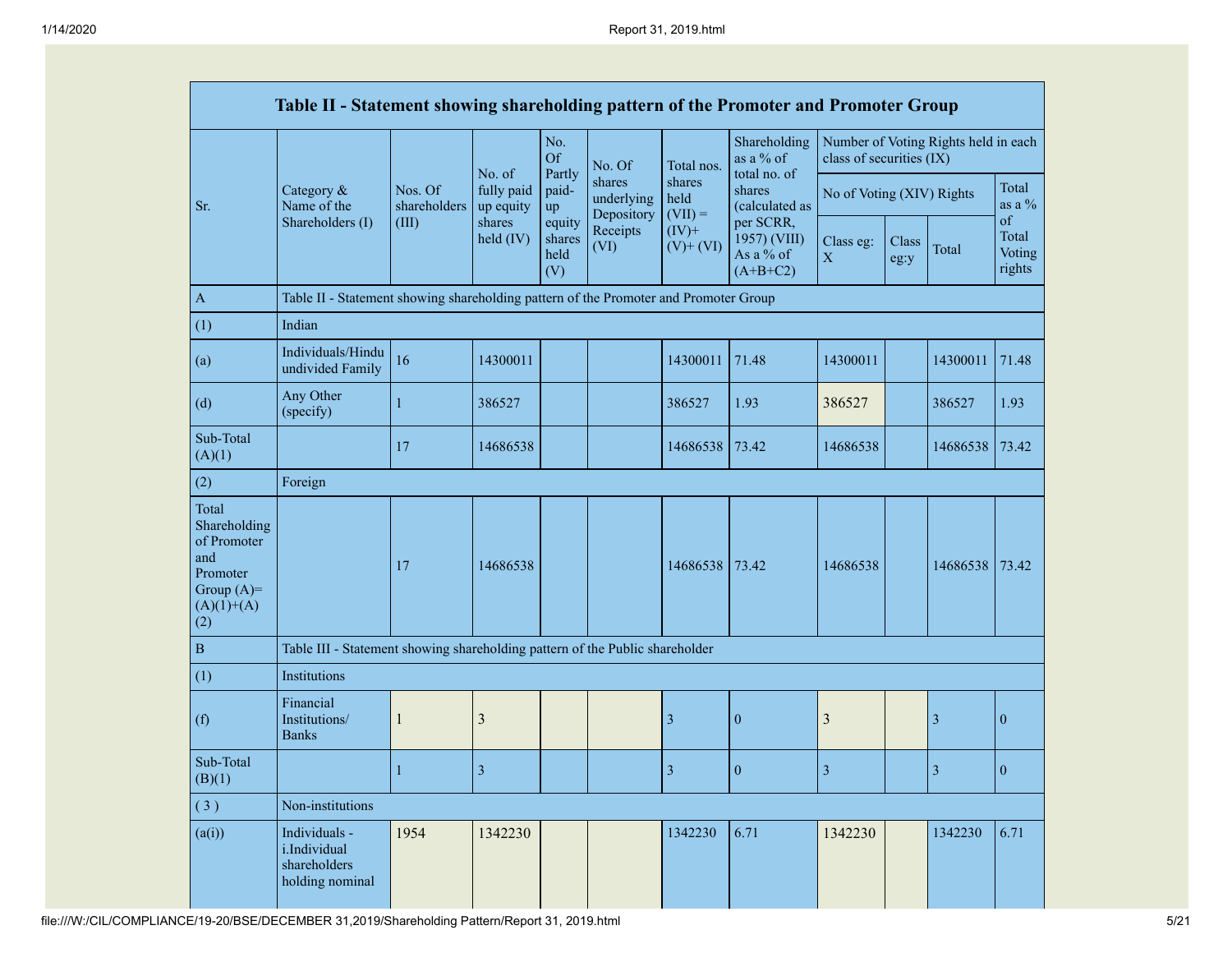|                                                                              | share capital up<br>to Rs. 2 lakhs.                                                                                 |      |          |  |          |       |          |          |       |
|------------------------------------------------------------------------------|---------------------------------------------------------------------------------------------------------------------|------|----------|--|----------|-------|----------|----------|-------|
| (a(ii))                                                                      | Individuals - ii.<br>Individual<br>shareholders<br>holding nominal<br>share capital in<br>excess of Rs. 2<br>lakhs. | 21   | 935773   |  | 935773   | 4.68  | 935773   | 935773   | 4.68  |
| (e)                                                                          | Any Other<br>(specify)                                                                                              | 168  | 3040256  |  | 3040256  | 15.2  | 3040256  | 3040256  | 15.2  |
| Sub-Total<br>(B)(3)                                                          |                                                                                                                     | 2143 | 5318259  |  | 5318259  | 26.58 | 5318259  | 5318259  | 26.58 |
| <b>Total Public</b><br>Shareholding<br>$(B)=(B)(1)$ +<br>$(B)(2)+(B)$<br>(3) |                                                                                                                     | 2144 | 5318262  |  | 5318262  | 26.58 | 5318262  | 5318262  | 26.58 |
| $\overline{C}$                                                               | Table IV - Statement showing shareholding pattern of the Non Promoter- Non Public shareholder                       |      |          |  |          |       |          |          |       |
| Total (<br>$A+B+C2$ )                                                        |                                                                                                                     | 2161 | 20004800 |  | 20004800 | 100   | 20004800 | 20004800 | 100   |
| Total<br>$(A+B+C)$                                                           |                                                                                                                     | 2161 | 20004800 |  | 20004800 | 100   | 20004800 | 20004800 | 100   |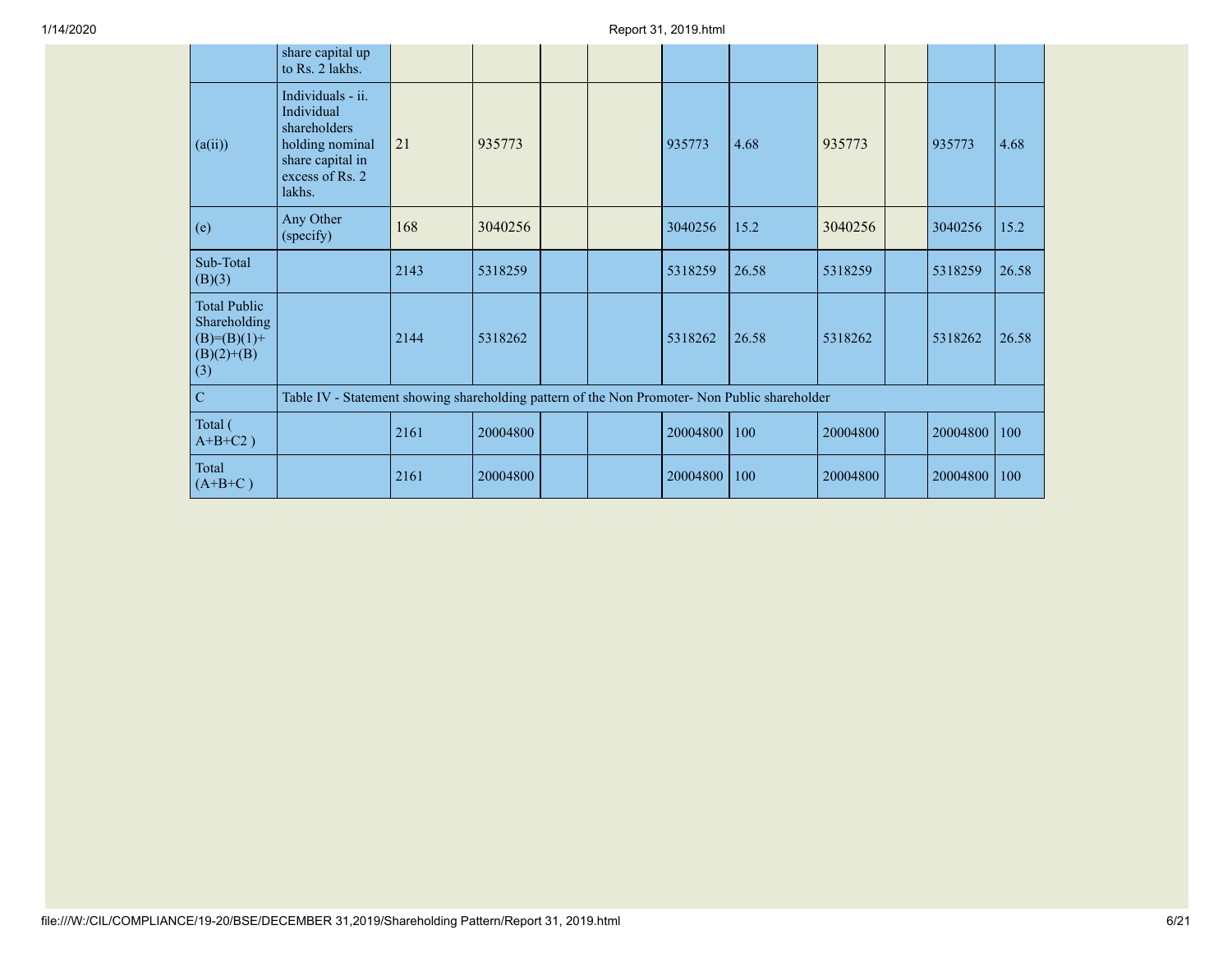|                                                                                         |                                                 |                                           |                                                           | Table II - Statement showing shareholding pattern of the Promoter and Promoter Group       |                                        |                                                         |                                                                               |                                                         |                                       |
|-----------------------------------------------------------------------------------------|-------------------------------------------------|-------------------------------------------|-----------------------------------------------------------|--------------------------------------------------------------------------------------------|----------------------------------------|---------------------------------------------------------|-------------------------------------------------------------------------------|---------------------------------------------------------|---------------------------------------|
| Sr.                                                                                     | No. Of<br><b>Shares</b><br>Underlying           | No. of<br><b>Shares</b><br>Underlying     | No. Of Shares<br>Underlying<br>Outstanding<br>convertible | Shareholding, as a %<br>assuming full<br>conversion of<br>convertible securities (         | Number of<br>Locked in shares<br>(XII) |                                                         | Number of<br><b>Shares</b><br>pledged or<br>otherwise<br>encumbered<br>(XIII) |                                                         | Number of<br>equity shares<br>held in |
|                                                                                         | Outstanding<br>convertible<br>securities<br>(X) | Outstanding<br><b>Warrants</b><br>$(X_i)$ | securities and<br>No. Of<br>Warrants (Xi)<br>(a)          | as a percentage of<br>diluted share capital)<br>$(XI) = (VII)+(X) As a %$<br>of $(A+B+C2)$ | No. (a)                                | As a<br>$%$ of<br>total<br><b>Shares</b><br>held<br>(b) | No.<br>(a)                                                                    | As a<br>$%$ of<br>total<br><b>Shares</b><br>held<br>(b) | dematerialized<br>form (XIV)          |
| $\,$ A                                                                                  |                                                 |                                           |                                                           | Table II - Statement showing shareholding pattern of the Promoter and Promoter Group       |                                        |                                                         |                                                                               |                                                         |                                       |
| (1)                                                                                     | Indian                                          |                                           |                                                           |                                                                                            |                                        |                                                         |                                                                               |                                                         |                                       |
| (a)                                                                                     |                                                 |                                           |                                                           | 71.48                                                                                      | 9851011                                | 68.89                                                   |                                                                               |                                                         | 14300011                              |
| (d)                                                                                     |                                                 |                                           |                                                           | 1.93                                                                                       | 386527                                 | 100                                                     |                                                                               |                                                         | 386527                                |
| Sub-Total (A)<br>(1)                                                                    |                                                 |                                           |                                                           | 73.42                                                                                      | 10237538                               | 69.71                                                   |                                                                               |                                                         | 14686538                              |
| (2)                                                                                     | Foreign                                         |                                           |                                                           |                                                                                            |                                        |                                                         |                                                                               |                                                         |                                       |
| Total<br>Shareholding<br>of Promoter<br>and Promoter<br>Group $(A)=$<br>$(A)(1)+(A)(2)$ |                                                 |                                           |                                                           | 73.42                                                                                      | 10237538                               | 69.71                                                   |                                                                               |                                                         | 14686538                              |
| $\,$ B                                                                                  |                                                 |                                           |                                                           | Table III - Statement showing shareholding pattern of the Public shareholder               |                                        |                                                         |                                                                               |                                                         |                                       |
| (1)                                                                                     | Institutions                                    |                                           |                                                           |                                                                                            |                                        |                                                         |                                                                               |                                                         |                                       |
| (f)                                                                                     |                                                 |                                           |                                                           | $\boldsymbol{0}$                                                                           | $\mathbf{0}$                           | $\boldsymbol{0}$                                        |                                                                               |                                                         | 3                                     |
| Sub-Total (B)<br>(1)                                                                    |                                                 |                                           |                                                           | $\mathbf{0}$                                                                               | $\overline{0}$                         | $\mathbf{0}$                                            |                                                                               |                                                         | 3                                     |
| (3)                                                                                     | Non-institutions                                |                                           |                                                           |                                                                                            |                                        |                                                         |                                                                               |                                                         |                                       |
| (a(i))                                                                                  |                                                 |                                           |                                                           | 6.71                                                                                       | $\boldsymbol{0}$                       | $\boldsymbol{0}$                                        |                                                                               |                                                         | 1276228                               |
| (a(ii))                                                                                 |                                                 |                                           |                                                           | 4.68                                                                                       | 252000                                 | 26.93                                                   |                                                                               |                                                         | 935773                                |
| (e)                                                                                     |                                                 |                                           |                                                           | 15.2                                                                                       | $\boldsymbol{0}$                       | $\boldsymbol{0}$                                        |                                                                               |                                                         | 3038256                               |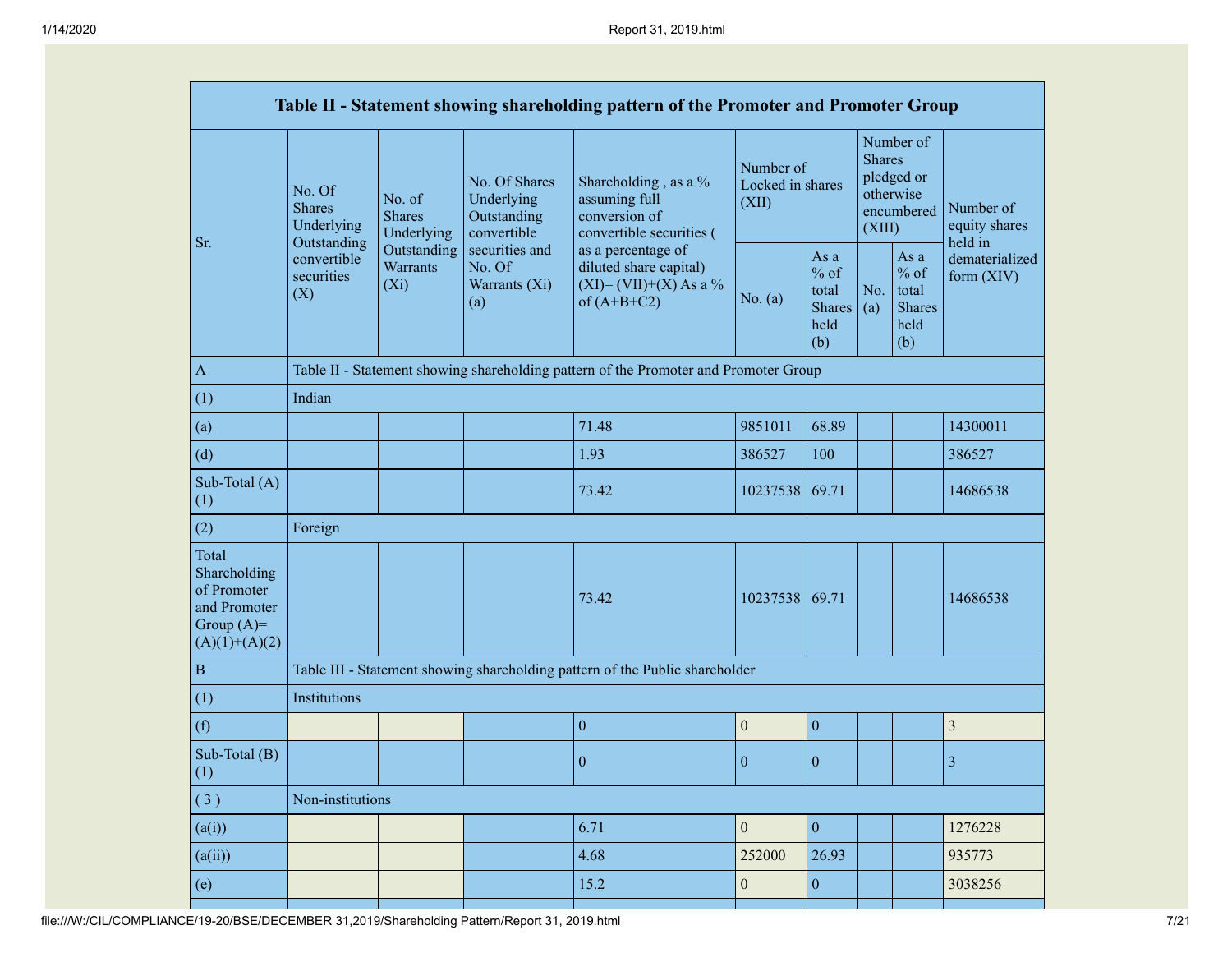## 1/14/2020 Report 31, 2019.html

| Sub-Total (B)<br>(3)                                                      |  | 26.58                                                                                         | 252000         | 4.74 |  | 5250257  |
|---------------------------------------------------------------------------|--|-----------------------------------------------------------------------------------------------|----------------|------|--|----------|
| <b>Total Public</b><br>Shareholding<br>$(B)= (B)(1) +$<br>$(B)(2)+(B)(3)$ |  | 26.58                                                                                         | 252000         | 4.74 |  | 5250260  |
| С                                                                         |  | Table IV - Statement showing shareholding pattern of the Non Promoter- Non Public shareholder |                |      |  |          |
| Total (<br>$A+B+C2$ )                                                     |  | 100                                                                                           | 10489538 52.44 |      |  | 19936798 |
| Total<br>$(A+B+C)$                                                        |  | 100                                                                                           | 10489538 52.44 |      |  | 19936798 |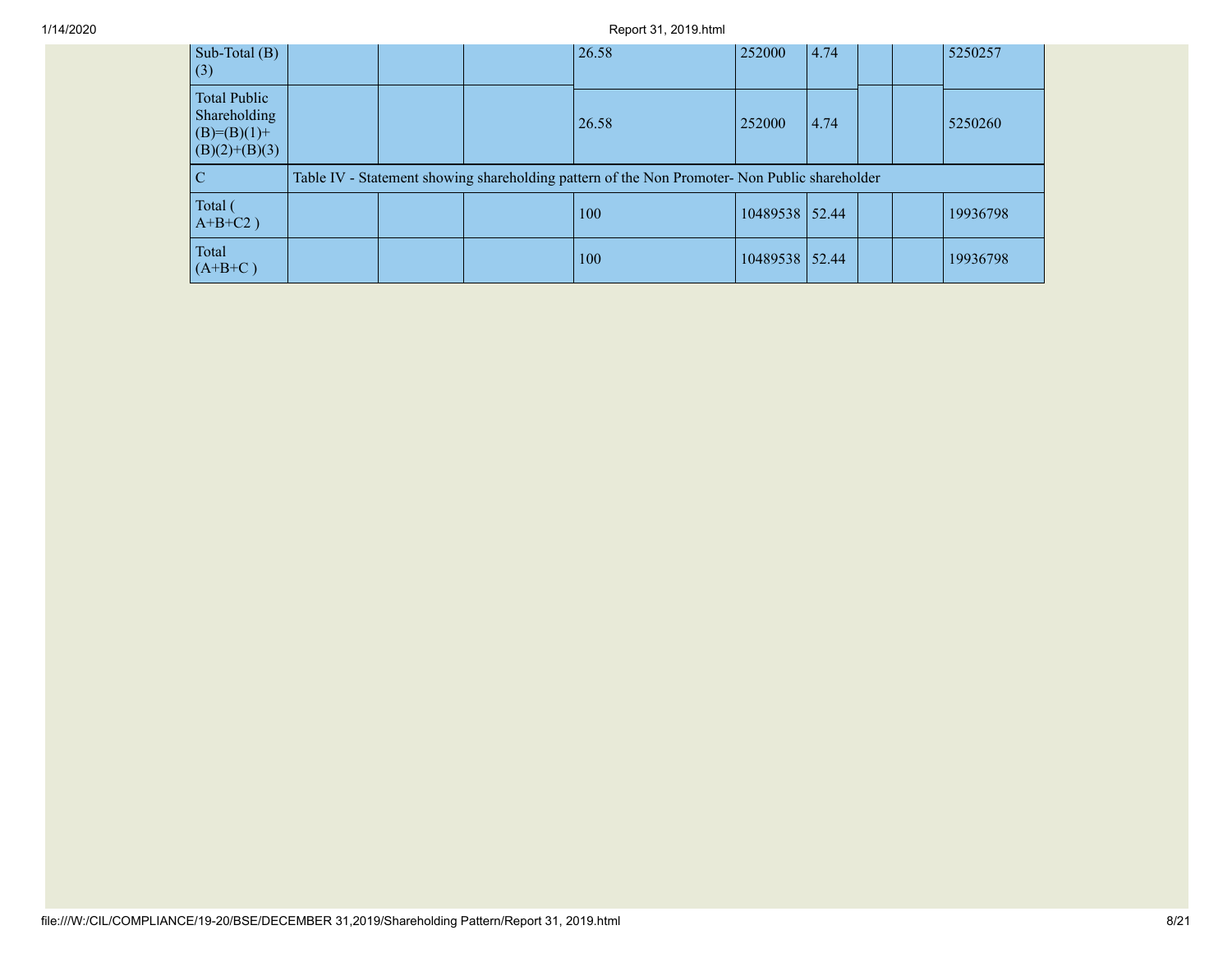| <b>Individuals/Hindu undivided Family</b>                                                                            |                 |                      |                         |                         |             |                        |                |  |  |  |  |
|----------------------------------------------------------------------------------------------------------------------|-----------------|----------------------|-------------------------|-------------------------|-------------|------------------------|----------------|--|--|--|--|
| Searial No.                                                                                                          | $\mathbf{1}$    | $\sqrt{2}$           | $\overline{3}$          | $\overline{4}$          | 5           | 6                      | $\overline{7}$ |  |  |  |  |
| Name of the<br>Shareholders (I)                                                                                      | Kamal<br>Poddar | Arun Kumar<br>Poddar | Vinita Sunil<br>Patodia | Archana Anil<br>Patodia | Sonu Poddar | Sunil Kumar<br>Patodia | Anil C Patodia |  |  |  |  |
| PAN(II)                                                                                                              | AJNPP5353K      | ANHPP9477G           | ADTPP7048M              | AGZPP2397L              | AGIPC0029R  | AAXPP0203B             | AFMPP7771G     |  |  |  |  |
| No. of fully paid<br>up equity shares<br>$\text{held (IV)}$                                                          | 2500011         | 2100000              | 1612500                 | 1575000                 | 1250000     | 1238500                | 1100000        |  |  |  |  |
| No. Of Partly paid-<br>up equity shares<br>$\text{held}$ (V)                                                         |                 |                      |                         |                         |             |                        |                |  |  |  |  |
| No. Of shares<br>underlying<br>Depository<br>Receipts (VI)                                                           |                 |                      |                         |                         |             |                        |                |  |  |  |  |
| Total nos. shares<br>held $(VII) = (IV) +$<br>$(V)$ + $(VI)$                                                         | 2500011         | 2100000              | 1612500                 | 1575000                 | 1250000     | 1238500                | 1100000        |  |  |  |  |
| Shareholding as a<br>% of total no. of<br>shares (calculated<br>as per SCRR,<br>1957) (VIII) As a<br>% of $(A+B+C2)$ | 12.5            | 10.5                 | 8.06                    | 7.87                    | 6.25        | 6.19                   | 5.5            |  |  |  |  |
| Number of Voting Rights held in each class of securities (IX)                                                        |                 |                      |                         |                         |             |                        |                |  |  |  |  |
| Class eg:X                                                                                                           | 2500011         | 2100000              | 1612500                 | 1575000                 | 1250000     | 1238500                | 1100000        |  |  |  |  |
| Class eg:y                                                                                                           |                 |                      |                         |                         |             |                        |                |  |  |  |  |
| Total                                                                                                                | 2500011         | 2100000              | 1612500                 | 1575000                 | 1250000     | 1238500                | 1100000        |  |  |  |  |
| Total as a % of<br><b>Total Voting rights</b>                                                                        | 12.5            | 10.5                 | 8.06                    | 7.87                    | 6.25        | 6.19                   | 5.5            |  |  |  |  |
| No. Of Shares<br>Underlying<br>Outstanding<br>convertible<br>securities $(X)$                                        |                 |                      |                         |                         |             |                        |                |  |  |  |  |
| No. of Shares<br>Underlying<br>Outstanding<br>Warrants (Xi)                                                          |                 |                      |                         |                         |             |                        |                |  |  |  |  |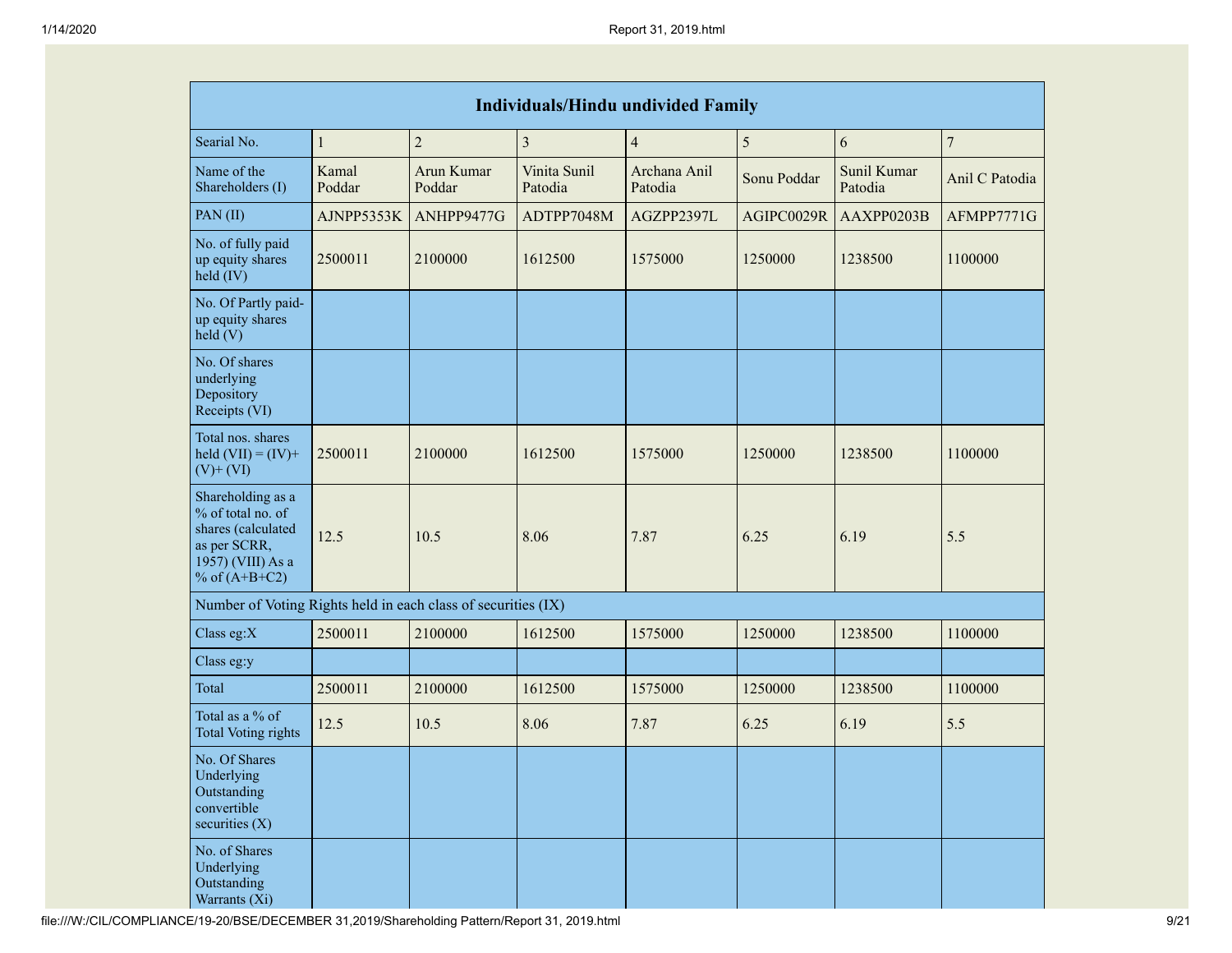| No. Of Shares<br>Underlying<br>Outstanding<br>convertible<br>securities and No.<br>Of Warrants (Xi)<br>(a)                                                                                  |         |         |         |                  |         |         |                  |
|---------------------------------------------------------------------------------------------------------------------------------------------------------------------------------------------|---------|---------|---------|------------------|---------|---------|------------------|
| Shareholding, as a<br>% assuming full<br>conversion of<br>convertible<br>securities (as a<br>percentage of<br>diluted share<br>capital) $(XI)$ =<br>$(VII)+(Xi)(a)$ As a<br>% of $(A+B+C2)$ | 12.5    | 10.5    | 8.06    | 7.87             | 6.25    | 6.19    | 5.5              |
| Number of Locked in shares (XII)                                                                                                                                                            |         |         |         |                  |         |         |                  |
| No. $(a)$                                                                                                                                                                                   | 2500011 | 2100000 | 1612500 | $\boldsymbol{0}$ | 1250000 | 1238500 | $\boldsymbol{0}$ |
| As a % of total<br>Shares held (b)                                                                                                                                                          | 100     | 100     | 100     | $\mathbf{0}$     | 100     | 100     | $\boldsymbol{0}$ |
| Number of Shares pledged or otherwise encumbered (XIII)                                                                                                                                     |         |         |         |                  |         |         |                  |
| No. $(a)$                                                                                                                                                                                   |         |         |         |                  |         |         |                  |
| As a % of total<br>Shares held (b)                                                                                                                                                          |         |         |         |                  |         |         |                  |
| Number of equity<br>shares held in<br>dematerialized<br>form (XIV)                                                                                                                          | 2500011 | 2100000 | 1612500 | 1575000          | 1250000 | 1238500 | 1100000          |
| Reason for not providing PAN                                                                                                                                                                |         |         |         |                  |         |         |                  |
| Reason for not<br>providing PAN                                                                                                                                                             |         |         |         |                  |         |         |                  |
| Shareholder type                                                                                                                                                                            |         |         |         |                  |         |         |                  |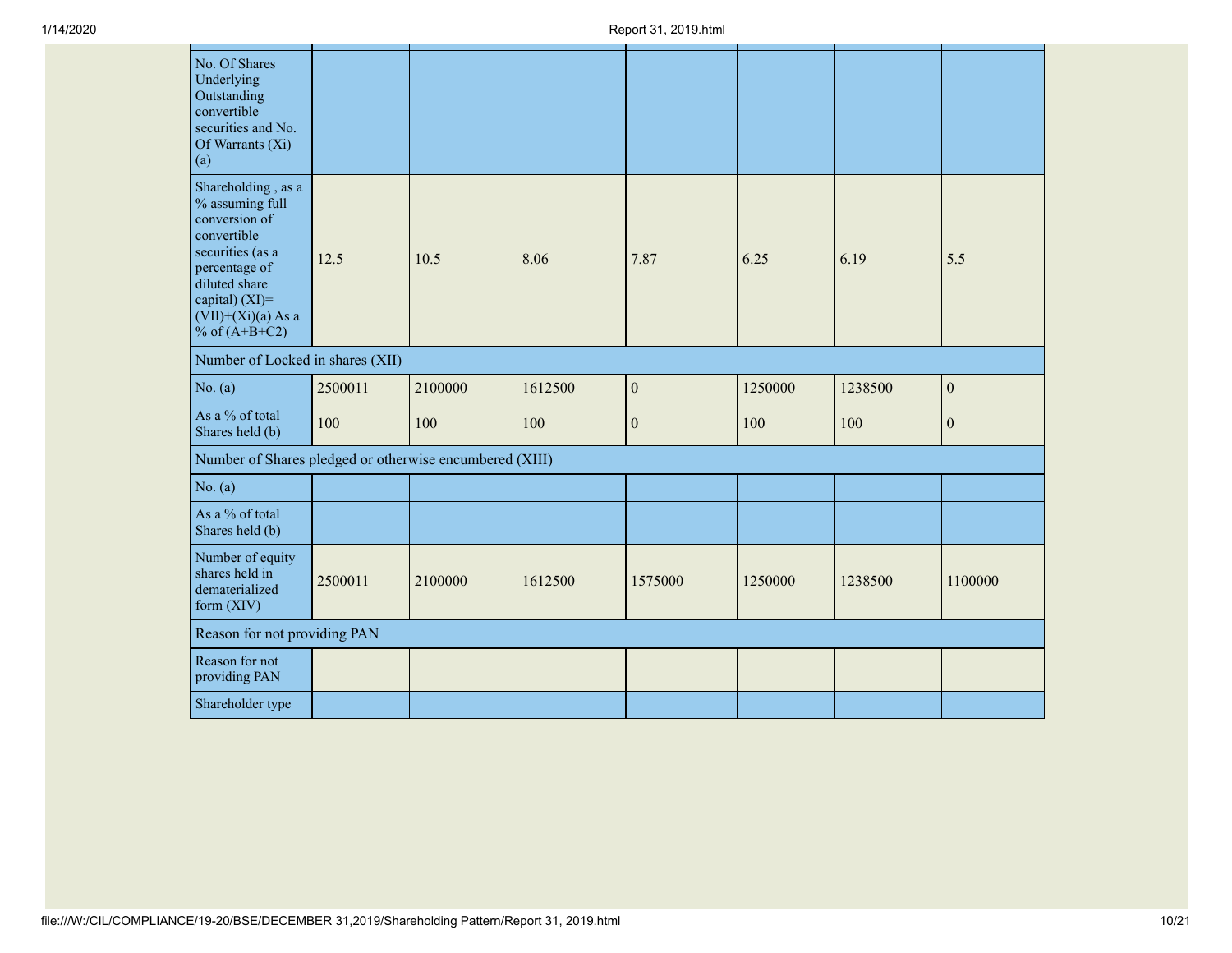|                                                                                                                      | <b>Individuals/Hindu undivided Family</b> |                              |                              |                        |                        |                         |                          |  |  |  |  |  |
|----------------------------------------------------------------------------------------------------------------------|-------------------------------------------|------------------------------|------------------------------|------------------------|------------------------|-------------------------|--------------------------|--|--|--|--|--|
| Searial No.                                                                                                          | 8                                         | 9                            | 10                           | 11                     | 12                     | 13                      | 14                       |  |  |  |  |  |
| Name of the<br>Shareholders (I)                                                                                      | Hemlata<br>Kamal Poddar                   | Anil Chothmal<br>Patodia HUF | Sunil<br>Chothmal<br>Patodia | Aastha Anil<br>Patodia | Aayush Anil<br>Patodia | Suyash Sunil<br>Patodia | Arun Kumar<br>Poddar HUF |  |  |  |  |  |
| PAN(II)                                                                                                              | AMJPP9451H                                | AAAHA4542B                   | AAAHS9276C                   | CYRPP9441H             | CNXPP1381D             | CNXPP1439A              | AAMHA1752K               |  |  |  |  |  |
| No. of fully paid<br>up equity shares<br>held (IV)                                                                   | 850000                                    | 300000                       | 300000                       | 300000                 | 300000                 | 300000                  | 225000                   |  |  |  |  |  |
| No. Of Partly paid-<br>up equity shares<br>$\text{held}$ (V)                                                         |                                           |                              |                              |                        |                        |                         |                          |  |  |  |  |  |
| No. Of shares<br>underlying<br>Depository<br>Receipts (VI)                                                           |                                           |                              |                              |                        |                        |                         |                          |  |  |  |  |  |
| Total nos. shares<br>held $(VII) = (IV) +$<br>$(V)$ + $(VI)$                                                         | 850000                                    | 300000                       | 300000                       | 300000                 | 300000                 | 300000                  | 225000                   |  |  |  |  |  |
| Shareholding as a<br>% of total no. of<br>shares (calculated<br>as per SCRR,<br>1957) (VIII) As a<br>% of $(A+B+C2)$ | 4.25                                      | 1.5                          | 1.5                          | 1.5                    | 1.5                    | 1.5                     | 1.12                     |  |  |  |  |  |
| Number of Voting Rights held in each class of securities (IX)                                                        |                                           |                              |                              |                        |                        |                         |                          |  |  |  |  |  |
| Class eg: $X$                                                                                                        | 850000                                    | 300000                       | 300000                       | 300000                 | 300000                 | 300000                  | 225000                   |  |  |  |  |  |
| Class eg:y                                                                                                           |                                           |                              |                              |                        |                        |                         |                          |  |  |  |  |  |
| Total                                                                                                                | 850000                                    | 300000                       | 300000                       | 300000                 | 300000                 | 300000                  | 225000                   |  |  |  |  |  |
| Total as a % of<br><b>Total Voting rights</b>                                                                        | 4.25                                      | 1.5                          | 1.5                          | 1.5                    | 1.5                    | 1.5                     | 1.12                     |  |  |  |  |  |
| No. Of Shares<br>Underlying<br>Outstanding<br>convertible<br>securities $(X)$                                        |                                           |                              |                              |                        |                        |                         |                          |  |  |  |  |  |
| No. of Shares<br>Underlying                                                                                          |                                           |                              |                              |                        |                        |                         |                          |  |  |  |  |  |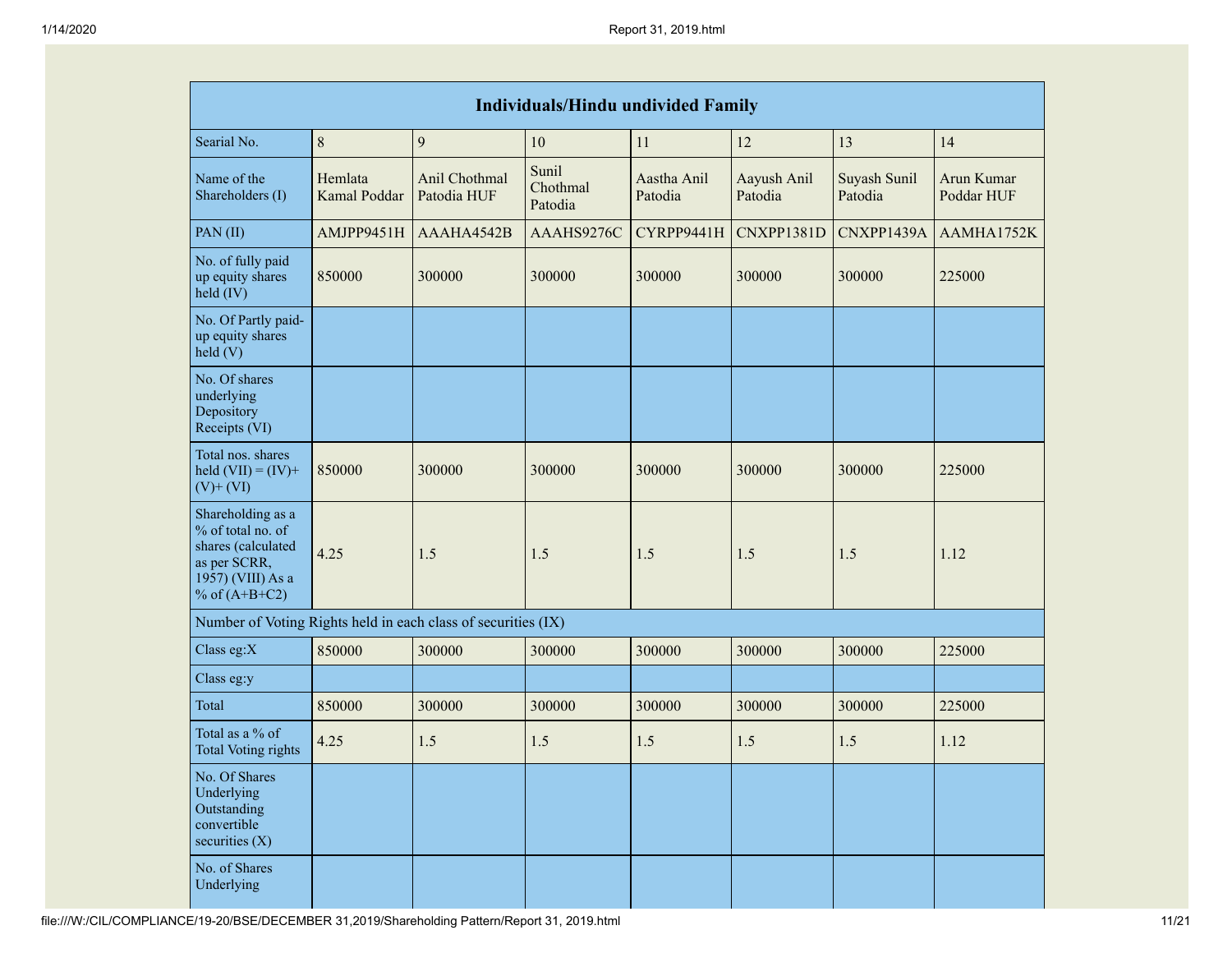| Outstanding<br>Warrants (Xi)                                                                                                                                                                |        |                  |                  |                  |                  |        |                  |
|---------------------------------------------------------------------------------------------------------------------------------------------------------------------------------------------|--------|------------------|------------------|------------------|------------------|--------|------------------|
| No. Of Shares<br>Underlying<br>Outstanding<br>convertible<br>securities and No.<br>Of Warrants (Xi)<br>(a)                                                                                  |        |                  |                  |                  |                  |        |                  |
| Shareholding, as a<br>% assuming full<br>conversion of<br>convertible<br>securities (as a<br>percentage of<br>diluted share<br>capital) $(XI)$ =<br>$(VII)+(Xi)(a)$ As a<br>% of $(A+B+C2)$ | 4.25   | 1.5              | 1.5              | 1.5              | 1.5              | 1.5    | 1.12             |
| Number of Locked in shares (XII)                                                                                                                                                            |        |                  |                  |                  |                  |        |                  |
| No. $(a)$                                                                                                                                                                                   | 850000 | $\boldsymbol{0}$ | $\boldsymbol{0}$ | $\boldsymbol{0}$ | $\boldsymbol{0}$ | 300000 | $\boldsymbol{0}$ |
| As a % of total<br>Shares held (b)                                                                                                                                                          | 100    | $\boldsymbol{0}$ | $\boldsymbol{0}$ | $\boldsymbol{0}$ | $\boldsymbol{0}$ | 100    | $\boldsymbol{0}$ |
| Number of Shares pledged or otherwise encumbered (XIII)                                                                                                                                     |        |                  |                  |                  |                  |        |                  |
| No. $(a)$                                                                                                                                                                                   |        |                  |                  |                  |                  |        |                  |
| As a % of total<br>Shares held (b)                                                                                                                                                          |        |                  |                  |                  |                  |        |                  |
| Number of equity                                                                                                                                                                            |        |                  |                  |                  |                  |        |                  |
| shares held in<br>dematerialized<br>form (XIV)                                                                                                                                              | 850000 | 300000           | 300000           | 300000           | 300000           | 300000 | 225000           |
| Reason for not providing PAN                                                                                                                                                                |        |                  |                  |                  |                  |        |                  |
| Reason for not<br>providing PAN                                                                                                                                                             |        |                  |                  |                  |                  |        |                  |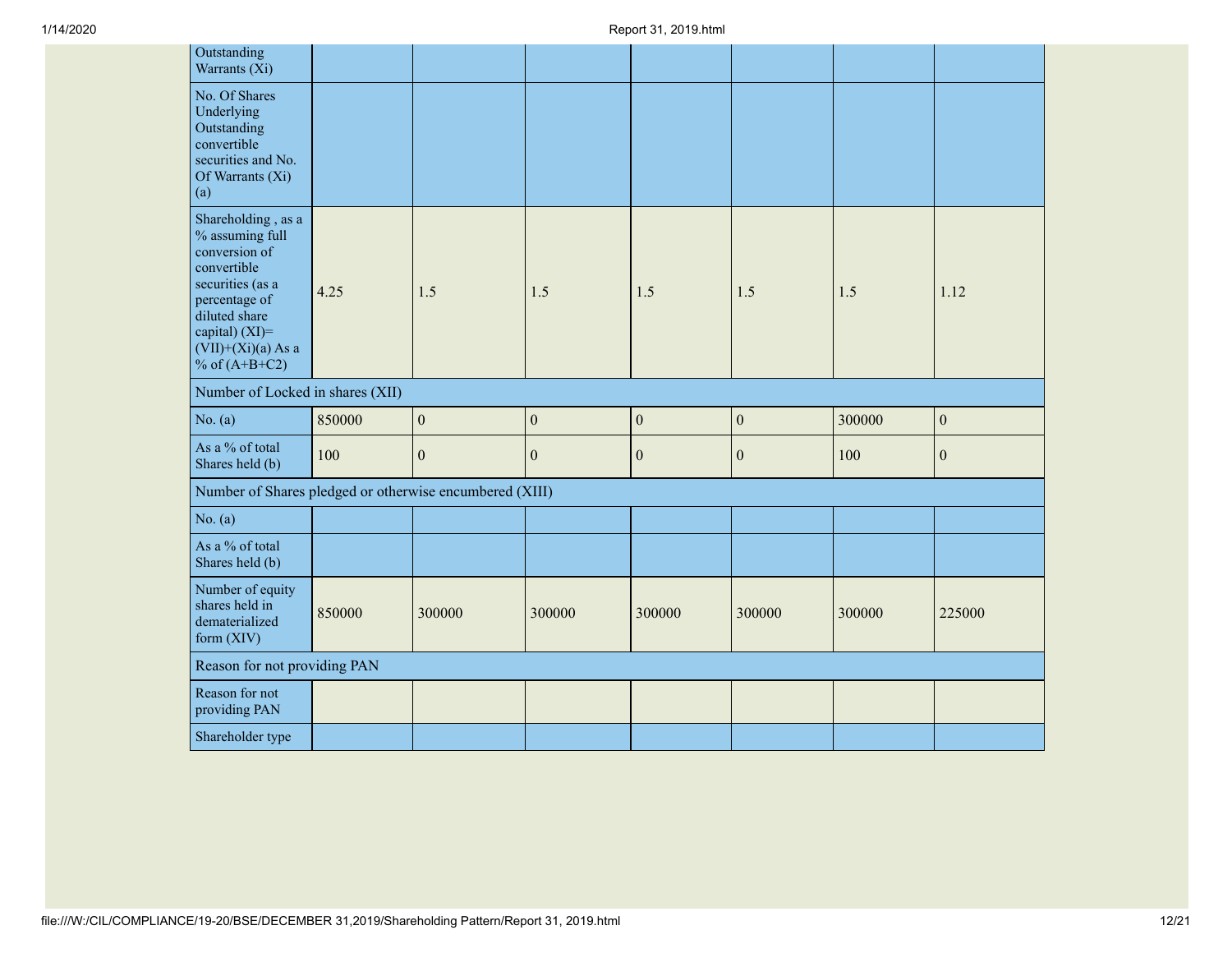| <b>Individuals/Hindu undivided Family</b>                                                                            |                                                               |                |                       |  |  |  |  |  |  |
|----------------------------------------------------------------------------------------------------------------------|---------------------------------------------------------------|----------------|-----------------------|--|--|--|--|--|--|
| Searial No.                                                                                                          | 15                                                            | 16             |                       |  |  |  |  |  |  |
| Name of the<br>Shareholders (I)                                                                                      | Kamal Poddar HUF                                              | Shreya Patodia | Click here to go back |  |  |  |  |  |  |
| PAN(II)                                                                                                              | AAHHK1927M                                                    | BSHPP9169F     | Total                 |  |  |  |  |  |  |
| No. of fully paid<br>up equity shares<br>held (IV)                                                                   | 225000                                                        | 124000         | 14300011              |  |  |  |  |  |  |
| No. Of Partly paid-<br>up equity shares<br>held(V)                                                                   |                                                               |                |                       |  |  |  |  |  |  |
| No. Of shares<br>underlying<br>Depository<br>Receipts (VI)                                                           |                                                               |                |                       |  |  |  |  |  |  |
| Total nos. shares<br>held $(VII) = (IV) +$<br>$(V)$ + $(VI)$                                                         | 225000                                                        | 124000         | 14300011              |  |  |  |  |  |  |
| Shareholding as a<br>% of total no. of<br>shares (calculated<br>as per SCRR,<br>1957) (VIII) As a<br>% of $(A+B+C2)$ | 1.12                                                          | 0.62           | 71.48                 |  |  |  |  |  |  |
|                                                                                                                      | Number of Voting Rights held in each class of securities (IX) |                |                       |  |  |  |  |  |  |
| Class eg:X                                                                                                           | 225000                                                        | 124000         | 14300011              |  |  |  |  |  |  |
| Class eg:y                                                                                                           |                                                               |                |                       |  |  |  |  |  |  |
| Total                                                                                                                | 225000                                                        | 124000         | 14300011              |  |  |  |  |  |  |
| Total as a % of<br><b>Total Voting rights</b>                                                                        | 1.12                                                          | 0.62           | 71.48                 |  |  |  |  |  |  |
| No. Of Shares<br>Underlying<br>Outstanding<br>convertible<br>securities $(X)$                                        |                                                               |                |                       |  |  |  |  |  |  |
| No. of Shares<br>Underlying<br>Outstanding<br>Warrants (Xi)                                                          |                                                               |                |                       |  |  |  |  |  |  |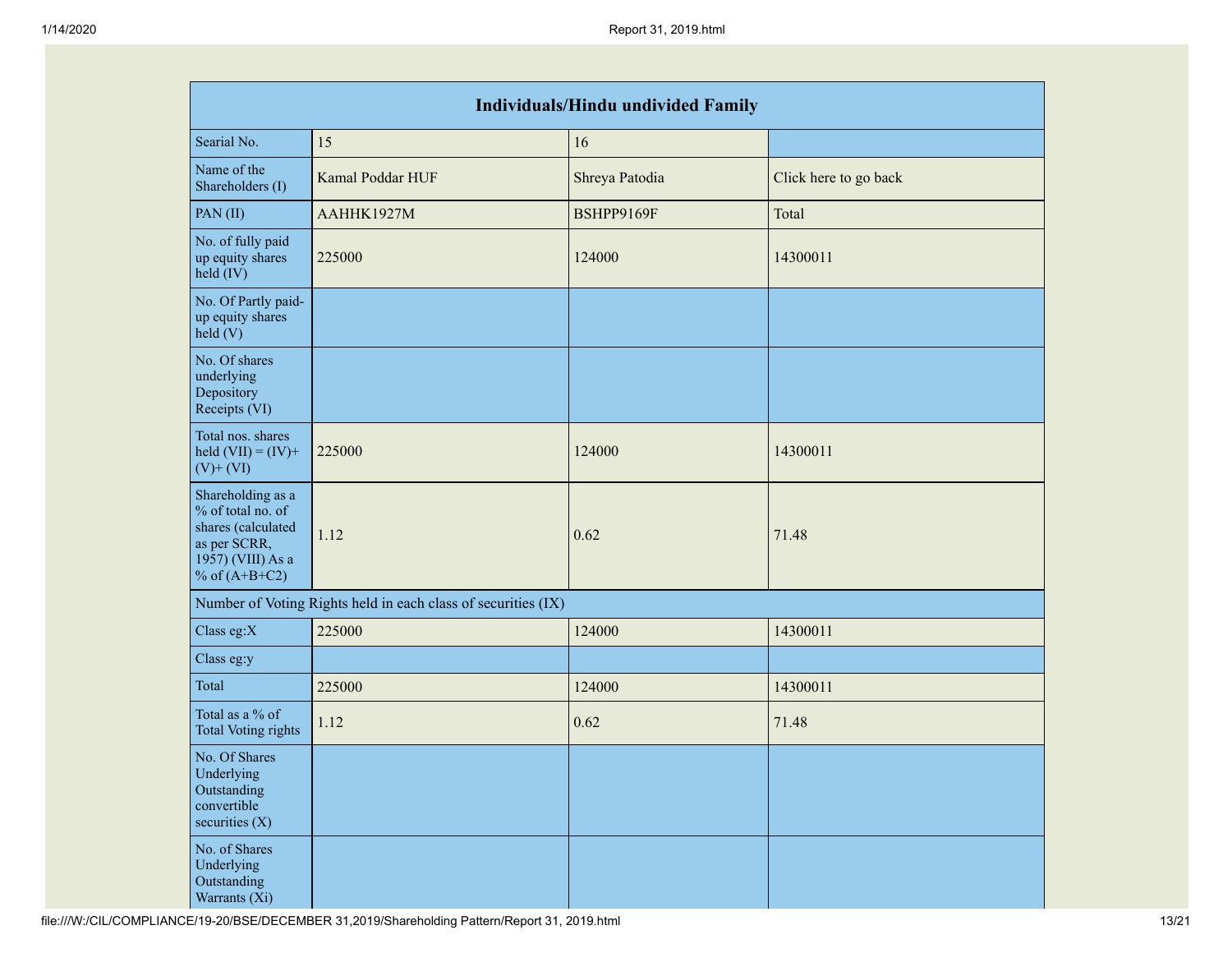| No. Of Shares<br>Underlying<br>Outstanding<br>convertible<br>securities and No.<br>Of Warrants (Xi)<br>(a)                                                                               |                                                         |                  |          |
|------------------------------------------------------------------------------------------------------------------------------------------------------------------------------------------|---------------------------------------------------------|------------------|----------|
| Shareholding, as a<br>% assuming full<br>conversion of<br>convertible<br>securities (as a<br>percentage of<br>diluted share<br>capital) (XI)=<br>$(VII)+(Xi)(a)$ As a<br>% of $(A+B+C2)$ | 1.12                                                    | 0.62             | 71.48    |
| Number of Locked in shares (XII)                                                                                                                                                         |                                                         |                  |          |
| No. $(a)$                                                                                                                                                                                | $\boldsymbol{0}$                                        | $\boldsymbol{0}$ | 9851011  |
| As a % of total<br>Shares held (b)                                                                                                                                                       | $\mathbf{0}$                                            | $\boldsymbol{0}$ | 68.89    |
|                                                                                                                                                                                          | Number of Shares pledged or otherwise encumbered (XIII) |                  |          |
| No. $(a)$                                                                                                                                                                                |                                                         |                  |          |
| As a % of total<br>Shares held (b)                                                                                                                                                       |                                                         |                  |          |
| Number of equity<br>shares held in<br>dematerialized<br>form (XIV)                                                                                                                       | 225000                                                  | 124000           | 14300011 |
| Reason for not providing PAN                                                                                                                                                             |                                                         |                  |          |
| Reason for not<br>providing PAN                                                                                                                                                          |                                                         |                  |          |
| Shareholder type                                                                                                                                                                         |                                                         |                  |          |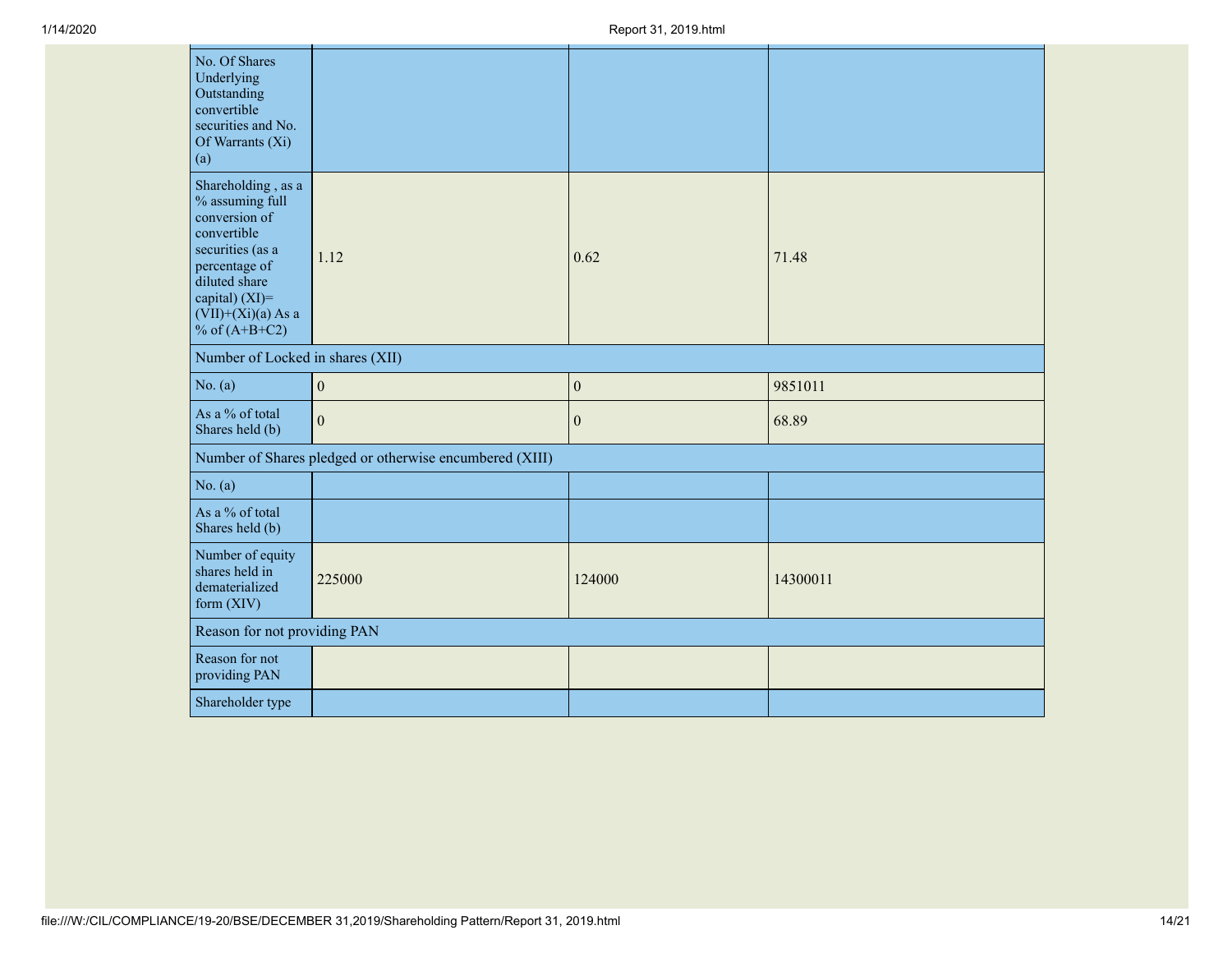| <b>Any Other (specify)</b>                                                                                           |                                                               |                       |  |  |  |  |  |  |  |
|----------------------------------------------------------------------------------------------------------------------|---------------------------------------------------------------|-----------------------|--|--|--|--|--|--|--|
| Searial No.                                                                                                          | $\mathbf{1}$                                                  |                       |  |  |  |  |  |  |  |
| Category                                                                                                             | <b>Bodies Corporate</b>                                       | Click here to go back |  |  |  |  |  |  |  |
| Name of the<br>Shareholders (I)                                                                                      | Shree Shakambhari Exims Private Limited                       |                       |  |  |  |  |  |  |  |
| PAN(II)                                                                                                              | AAACU9556A                                                    | Total                 |  |  |  |  |  |  |  |
| No. of the<br>Shareholders (I)                                                                                       | 1                                                             | 1                     |  |  |  |  |  |  |  |
| No. of fully paid<br>up equity shares<br>held (IV)                                                                   | 386527                                                        | 386527                |  |  |  |  |  |  |  |
| No. Of Partly paid-<br>up equity shares<br>held(V)                                                                   |                                                               |                       |  |  |  |  |  |  |  |
| No. Of shares<br>underlying<br>Depository<br>Receipts (VI)                                                           |                                                               |                       |  |  |  |  |  |  |  |
| Total nos. shares<br>held $(VII) = (IV) +$<br>$(V)$ + $(VI)$                                                         | 386527                                                        | 386527                |  |  |  |  |  |  |  |
| Shareholding as a<br>% of total no. of<br>shares (calculated<br>as per SCRR,<br>1957) (VIII) As a<br>% of $(A+B+C2)$ | 1.93                                                          | 1.93                  |  |  |  |  |  |  |  |
|                                                                                                                      | Number of Voting Rights held in each class of securities (IX) |                       |  |  |  |  |  |  |  |
| Class eg: X                                                                                                          | 386527                                                        | 386527                |  |  |  |  |  |  |  |
| Class eg:y                                                                                                           |                                                               |                       |  |  |  |  |  |  |  |
| Total                                                                                                                | 386527                                                        | 386527                |  |  |  |  |  |  |  |
| Total as a % of<br><b>Total Voting rights</b>                                                                        | 1.93                                                          | 1.93                  |  |  |  |  |  |  |  |
| No. Of Shares<br>Underlying<br>Outstanding                                                                           |                                                               |                       |  |  |  |  |  |  |  |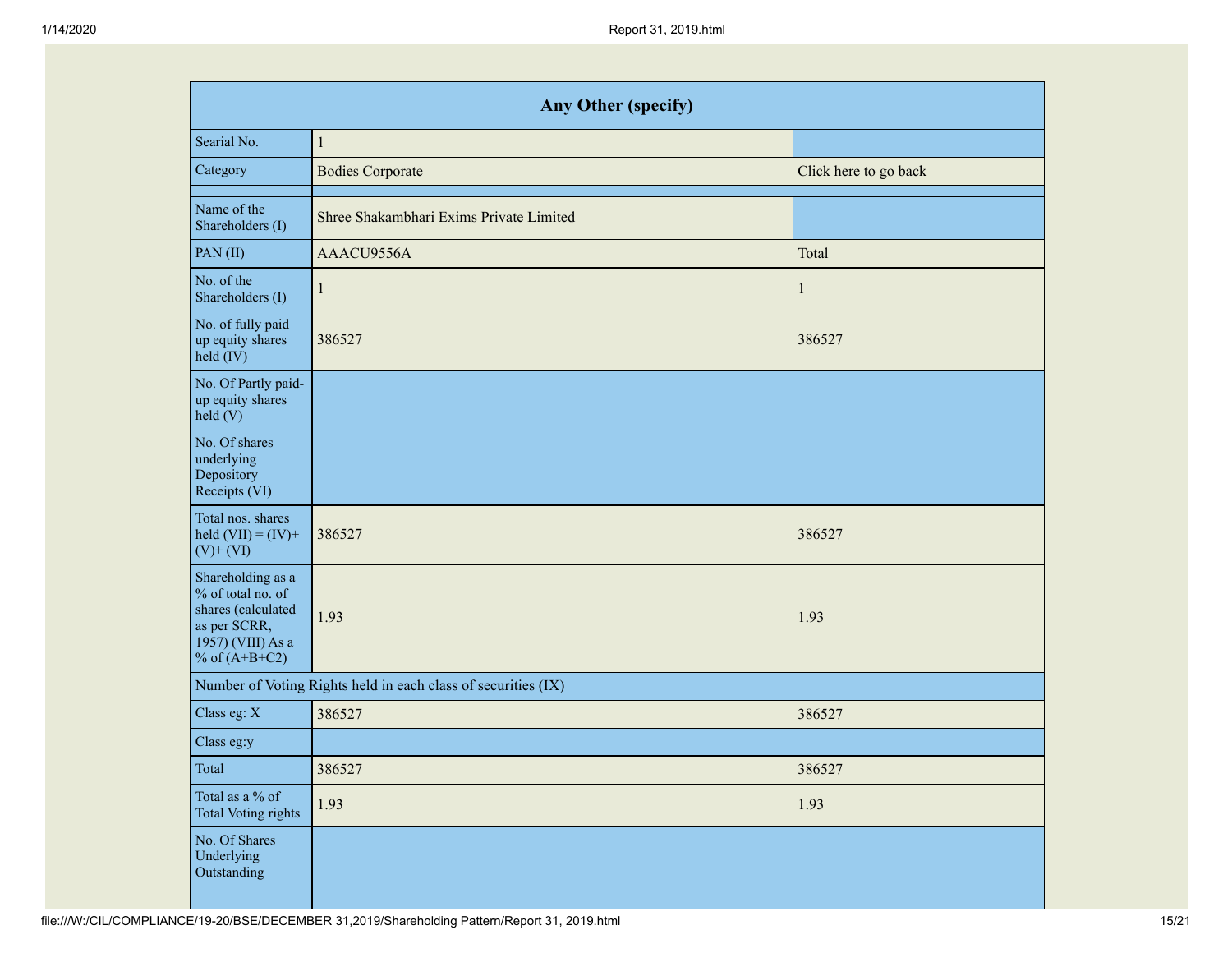| convertible<br>securities $(X)$                                                                                                                                                      |                                                         |        |
|--------------------------------------------------------------------------------------------------------------------------------------------------------------------------------------|---------------------------------------------------------|--------|
| No. of Shares<br>Underlying<br>Outstanding<br>Warrants (Xi)                                                                                                                          |                                                         |        |
| No. Of Shares<br>Underlying<br>Outstanding<br>convertible<br>securities and No.<br>Of Warrants (Xi)<br>(a)                                                                           |                                                         |        |
| Shareholding, as a<br>% assuming full<br>conversion of<br>convertible<br>securities (as a<br>percentage of<br>diluted share<br>capital) (XI)=<br>$(VII)+(X)$ As a %<br>of $(A+B+C2)$ | 1.93                                                    | 1.93   |
| Number of Locked in shares (XII)                                                                                                                                                     |                                                         |        |
| No. $(a)$                                                                                                                                                                            | 386527                                                  | 386527 |
| As a % of total<br>Shares held (b)                                                                                                                                                   | 100                                                     | 100    |
|                                                                                                                                                                                      | Number of Shares pledged or otherwise encumbered (XIII) |        |
| No. $(a)$                                                                                                                                                                            |                                                         |        |
| As a % of total<br>Shares held (b)                                                                                                                                                   |                                                         |        |
| Number of equity<br>shares held in<br>dematerialized<br>form (XIV)                                                                                                                   | 386527                                                  | 386527 |
| Reason for not providing PAN                                                                                                                                                         |                                                         |        |
|                                                                                                                                                                                      |                                                         |        |
| Reason for not<br>providing PAN                                                                                                                                                      |                                                         |        |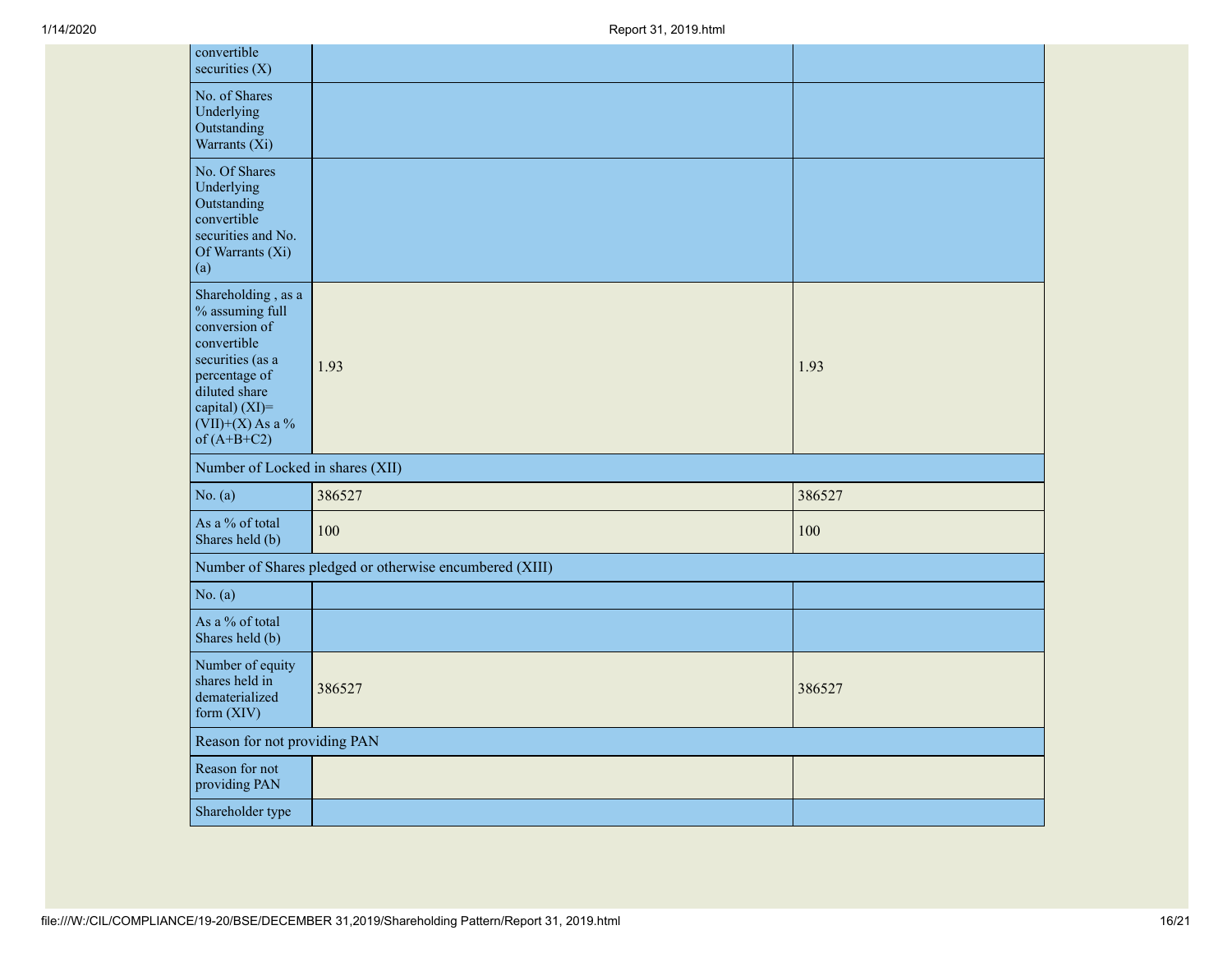| <b>Any Other (specify)</b>                                                                                           |                |                     |                              |                |                                              |                                               |                                                                |  |  |
|----------------------------------------------------------------------------------------------------------------------|----------------|---------------------|------------------------------|----------------|----------------------------------------------|-----------------------------------------------|----------------------------------------------------------------|--|--|
| Searial No.                                                                                                          | $\mathbf{1}$   | $\overline{c}$      | $\overline{3}$               | $\overline{4}$ | 5                                            | 6                                             | $\overline{7}$                                                 |  |  |
| Category                                                                                                             | <b>IEPF</b>    | Clearing<br>Members | Non-Resident<br>Indian (NRI) | <b>HUF</b>     | <b>Bodies Corporate</b>                      | <b>Bodies Corporate</b>                       | <b>Bodies Corporate</b>                                        |  |  |
| Category / More<br>than 1 percentage                                                                                 | Category       | Category            | Category                     | Category       | More than 1<br>percentage of<br>shareholding | More than 1<br>percentage of<br>shareholding  | More than 1<br>percentage of<br>shareholding                   |  |  |
| Name of the<br>Shareholders (I)                                                                                      |                |                     |                              |                | <b>Azura Projects</b><br>Private Limited     | <b>Florence Securities</b><br>Private Limited | <b>Chartered Capital</b><br><b>Research Private</b><br>Limited |  |  |
| PAN(II)                                                                                                              |                |                     |                              |                | AAGCA9030R                                   | AABCF5634R                                    | AADCC4238N                                                     |  |  |
| No. of the<br>Shareholders (I)                                                                                       | 1              | 25                  | 11                           | 102            | 1                                            | $\mathbf{1}$                                  | 1                                                              |  |  |
| No. of fully paid<br>up equity shares<br>held (IV)                                                                   | 870            | 56099               | 57470                        | 230956         | 1285026                                      | 785684                                        | 414212                                                         |  |  |
| No. Of Partly paid-<br>up equity shares<br>held(V)                                                                   |                |                     |                              |                |                                              |                                               |                                                                |  |  |
| No. Of shares<br>underlying<br>Depository<br>Receipts (VI)                                                           |                |                     |                              |                |                                              |                                               |                                                                |  |  |
| Total nos. shares<br>held $(VII) = (IV) +$<br>$(V)$ + $(VI)$                                                         | 870            | 56099               | 57470                        | 230956         | 1285026                                      | 785684                                        | 414212                                                         |  |  |
| Shareholding as a<br>% of total no. of<br>shares (calculated<br>as per SCRR,<br>1957) (VIII) As a<br>% of $(A+B+C2)$ | $\theta$       | 0.28                | 0.29                         | 1.15           | 6.42                                         | 3.93                                          | 2.07                                                           |  |  |
| Number of Voting Rights held in each class of securities (IX)                                                        |                |                     |                              |                |                                              |                                               |                                                                |  |  |
| Class eg: X                                                                                                          | 870            | 56099               | 57470                        | 230956         | 1285026                                      | 785684                                        | 414212                                                         |  |  |
| Class eg:y                                                                                                           |                |                     |                              |                |                                              |                                               |                                                                |  |  |
| Total                                                                                                                | 870            | 56099               | 57470                        | 230956         | 1285026                                      | 785684                                        | 414212                                                         |  |  |
| Total as a % of                                                                                                      | $\overline{0}$ | 0.28                | 0.29                         | 1.15           | 6.42                                         | 3.93                                          | 2.07                                                           |  |  |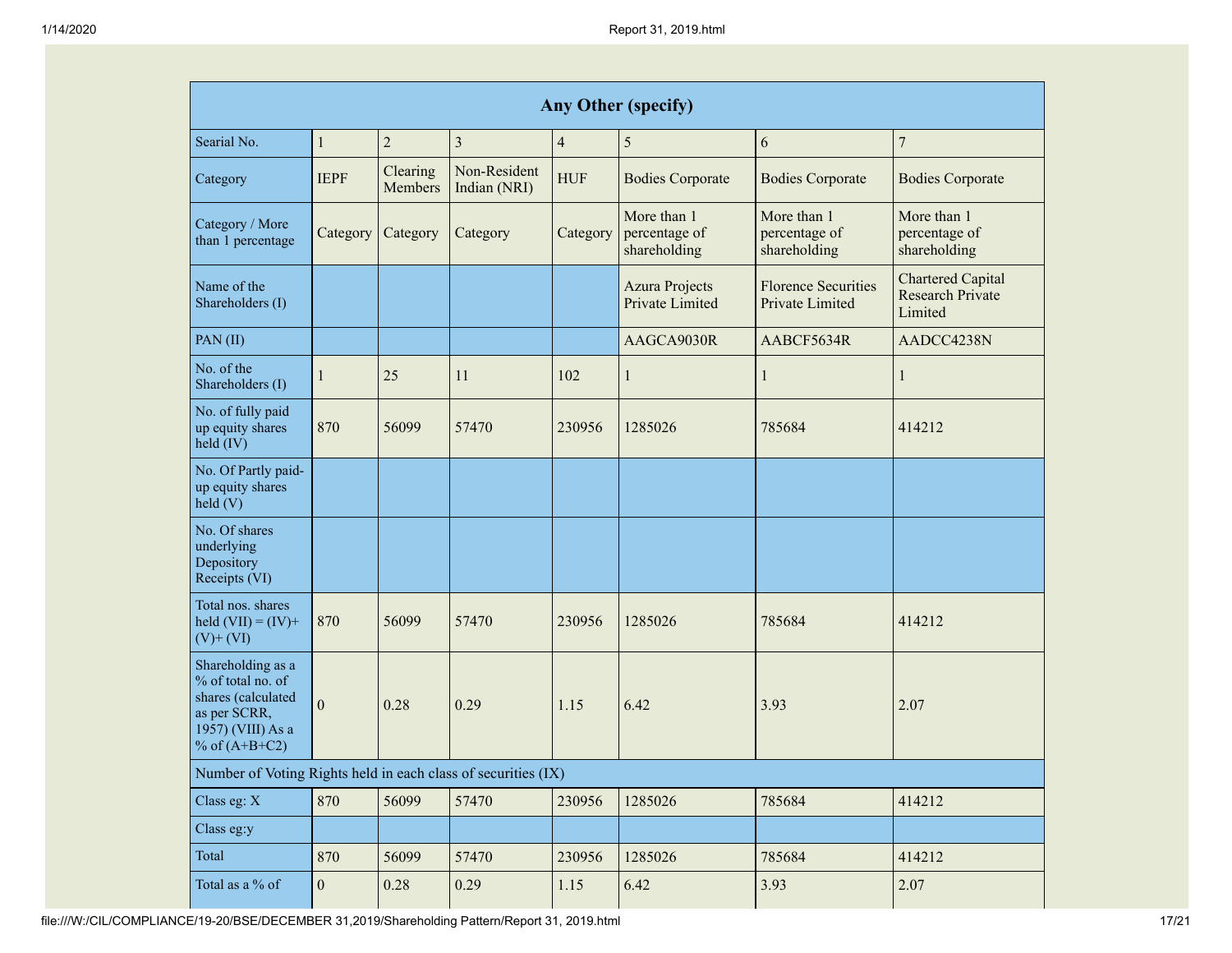| <b>Total Voting rights</b>                                                                                                                                                           |                  |                  |                  |                  |                  |                  |                  |
|--------------------------------------------------------------------------------------------------------------------------------------------------------------------------------------|------------------|------------------|------------------|------------------|------------------|------------------|------------------|
| No. Of Shares<br>Underlying<br>Outstanding<br>convertible<br>securities $(X)$                                                                                                        |                  |                  |                  |                  |                  |                  |                  |
| No. of Shares<br>Underlying<br>Outstanding<br>Warrants (Xi)                                                                                                                          |                  |                  |                  |                  |                  |                  |                  |
| No. Of Shares<br>Underlying<br>Outstanding<br>convertible<br>securities and No.<br>Of Warrants (Xi)<br>(a)                                                                           |                  |                  |                  |                  |                  |                  |                  |
| Shareholding, as a<br>% assuming full<br>conversion of<br>convertible<br>securities (as a<br>percentage of<br>diluted share<br>capital) (XI)=<br>$(VII)+(X)$ As a %<br>of $(A+B+C2)$ | $\boldsymbol{0}$ | 0.28             | 0.29             | 1.15             | 6.42             | 3.93             | 2.07             |
| Number of Locked in shares (XII)                                                                                                                                                     |                  |                  |                  |                  |                  |                  |                  |
| No. $(a)$                                                                                                                                                                            | $\boldsymbol{0}$ | $\boldsymbol{0}$ | $\boldsymbol{0}$ | $\boldsymbol{0}$ | $\boldsymbol{0}$ | $\boldsymbol{0}$ | $\boldsymbol{0}$ |
| As a % of total<br>Shares held (b)                                                                                                                                                   | $\mathbf{0}$     | $\mathbf{0}$     | $\mathbf{0}$     | $\mathbf{0}$     | $\boldsymbol{0}$ | $\boldsymbol{0}$ | $\boldsymbol{0}$ |
| Number of equity<br>shares held in<br>dematerialized<br>form $(XIV)$                                                                                                                 | 870              | 56099            | 57470            | 230956           | 1285026          | 785684           | 414212           |
| Reason for not providing PAN                                                                                                                                                         |                  |                  |                  |                  |                  |                  |                  |
| Reason for not<br>providing PAN                                                                                                                                                      |                  |                  |                  |                  |                  |                  |                  |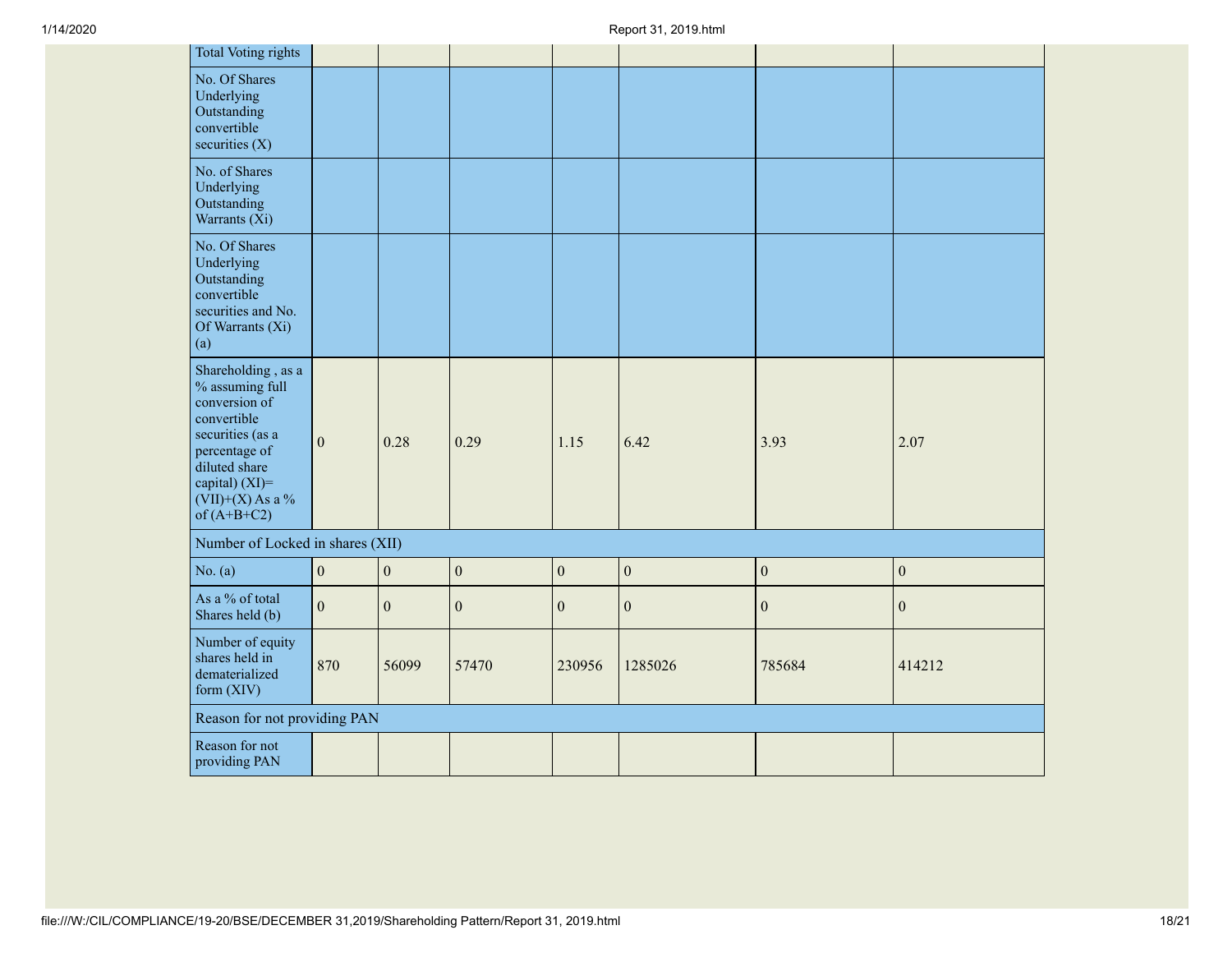| <b>Any Other (specify)</b>                                                                                           |                                                               |                       |  |  |  |  |  |  |  |
|----------------------------------------------------------------------------------------------------------------------|---------------------------------------------------------------|-----------------------|--|--|--|--|--|--|--|
| Searial No.                                                                                                          | $\,8\,$                                                       |                       |  |  |  |  |  |  |  |
| Category                                                                                                             | <b>Bodies Corporate</b>                                       |                       |  |  |  |  |  |  |  |
| Category / More<br>than 1 percentage                                                                                 | Category                                                      |                       |  |  |  |  |  |  |  |
| Name of the<br>Shareholders (I)                                                                                      |                                                               | Click here to go back |  |  |  |  |  |  |  |
| PAN(II)                                                                                                              |                                                               | Total                 |  |  |  |  |  |  |  |
| No. of the<br>Shareholders (I)                                                                                       | 29                                                            | 168                   |  |  |  |  |  |  |  |
| No. of fully paid<br>up equity shares<br>$held$ (IV)                                                                 | 2694861                                                       | 3040256               |  |  |  |  |  |  |  |
| No. Of Partly paid-<br>up equity shares<br>held $(V)$                                                                |                                                               |                       |  |  |  |  |  |  |  |
| No. Of shares<br>underlying<br>Depository<br>Receipts (VI)                                                           |                                                               |                       |  |  |  |  |  |  |  |
| Total nos. shares<br>held $(VII) = (IV) +$<br>$(V)$ + $(VI)$                                                         | 2694861                                                       | 3040256               |  |  |  |  |  |  |  |
| Shareholding as a<br>% of total no. of<br>shares (calculated<br>as per SCRR,<br>1957) (VIII) As a<br>% of $(A+B+C2)$ | 13.47                                                         | 15.19                 |  |  |  |  |  |  |  |
|                                                                                                                      | Number of Voting Rights held in each class of securities (IX) |                       |  |  |  |  |  |  |  |
| Class eg: X                                                                                                          | 2694861                                                       | 3040256               |  |  |  |  |  |  |  |
| Class eg:y                                                                                                           |                                                               |                       |  |  |  |  |  |  |  |
| Total                                                                                                                | 2694861                                                       | 3040256               |  |  |  |  |  |  |  |
| Total as a % of<br><b>Total Voting rights</b>                                                                        | 13.47                                                         | 15.19                 |  |  |  |  |  |  |  |
| No. Of Shares<br>Underlying                                                                                          |                                                               |                       |  |  |  |  |  |  |  |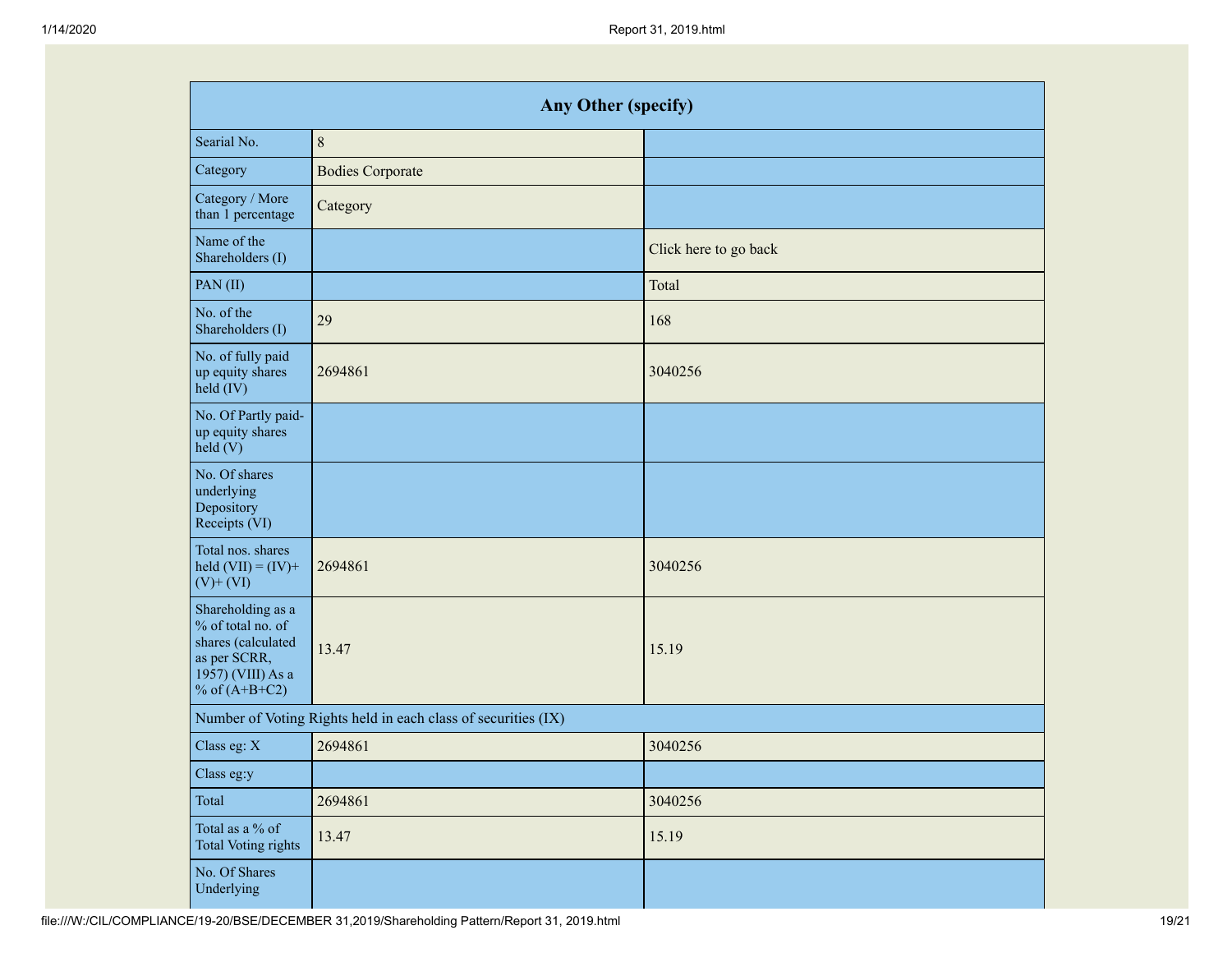| Outstanding<br>convertible<br>securities $(X)$                                                                                                                                          |                  |                  |
|-----------------------------------------------------------------------------------------------------------------------------------------------------------------------------------------|------------------|------------------|
| No. of Shares<br>Underlying<br>Outstanding<br>Warrants (Xi)                                                                                                                             |                  |                  |
| No. Of Shares<br>Underlying<br>Outstanding<br>convertible<br>securities and No.<br>Of Warrants (Xi)<br>(a)                                                                              |                  |                  |
| Shareholding, as a<br>% assuming full<br>conversion of<br>convertible<br>securities (as a<br>percentage of<br>diluted share<br>capital) $(XI)$ =<br>$(VII)+(X)$ As a %<br>of $(A+B+C2)$ | 13.47            | 15.19            |
| Number of Locked in shares (XII)                                                                                                                                                        |                  |                  |
| No. $(a)$                                                                                                                                                                               | $\boldsymbol{0}$ | $\boldsymbol{0}$ |
| As a % of total<br>Shares held (b)                                                                                                                                                      | $\mathbf{0}$     | $\boldsymbol{0}$ |
| Number of equity<br>shares held in<br>dematerialized<br>form $(XIV)$                                                                                                                    | 2692861          | 3038256          |
| Reason for not providing PAN                                                                                                                                                            |                  |                  |
| Reason for not<br>providing PAN                                                                                                                                                         |                  |                  |